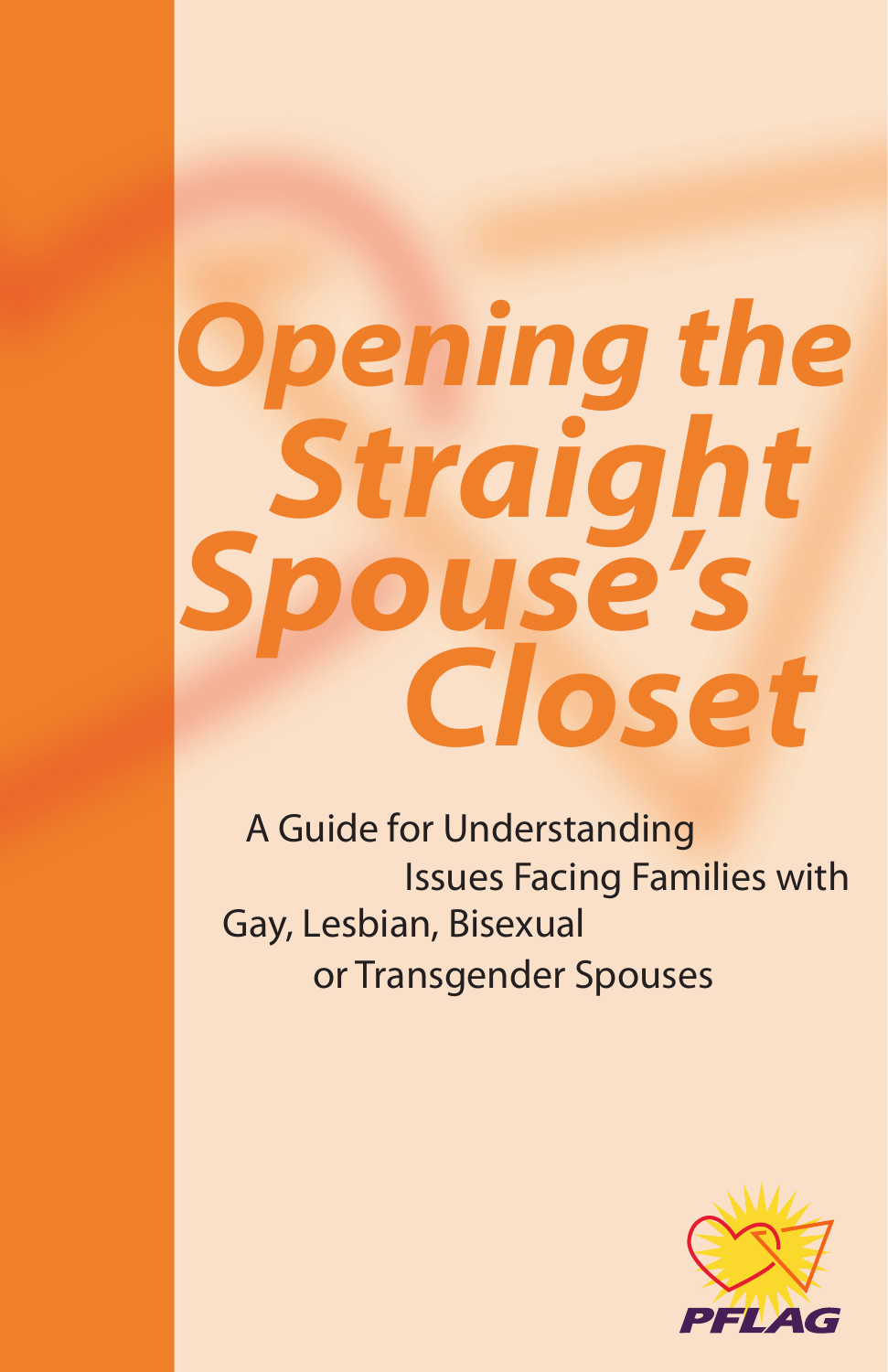

Parents, Families and Friends of Lesbians and Gays (PFLAG) is the nation's foremost family-based organization committed to the civil rights of gays, lesbians, bisexual Parents, Families and Friends of Lesbians and Gays and transgender persons. Founded in 1973 by mothers and

fathers, PFLAG has 200,000 members and supporters in more than 500 chapters throughout the United States. This vast grassroots network is cultivated, resourced and serviced by the PFLAG national office (located in Washington, D.C.), the national Board of Directors and our Regional Directors. PFLAG is a tax-exempt, nonprofit organization that is not affiliated with any political or religious institution.

For more information, please visit www.pflag.org.

# **Our Vision**

We, the parents, families and friends of lesbian, gay, bisexual and transgender persons, celebrate diversity and envision a society that embraces everyone, including those of diverse sexual orientations and gender identities. Only with respect, dignity and equality for all will we reach our full potential as human beings, individually and collectively. PFLAG welcomes the participation and support of all who share in, and hope to realize this vision.

### **Our Mission**

PFLAG promotes the health and well-being of gay, lesbian, bisexual and transgender persons, their families and friends through: support, to cope with an adverse society; education, to enlighten an ill-informed public; and advocacy, to end discrimination and to secure equal civil rights. Parents, Families and Friends of Lesbians and Gays provides opportunity for dialogue about sexual orientation and gender identity, and acts to create a society that is healthy and respectful of human diversity.

*This book was produced in collaboration with the Straight Spouse Network. For more information on the Network, see page 15.*

*Opening the Straight Spouse's Closet***. Copyright 1994. Parents, Families and Friends of Lesbians and Gays, Inc. Reprinted 2006.**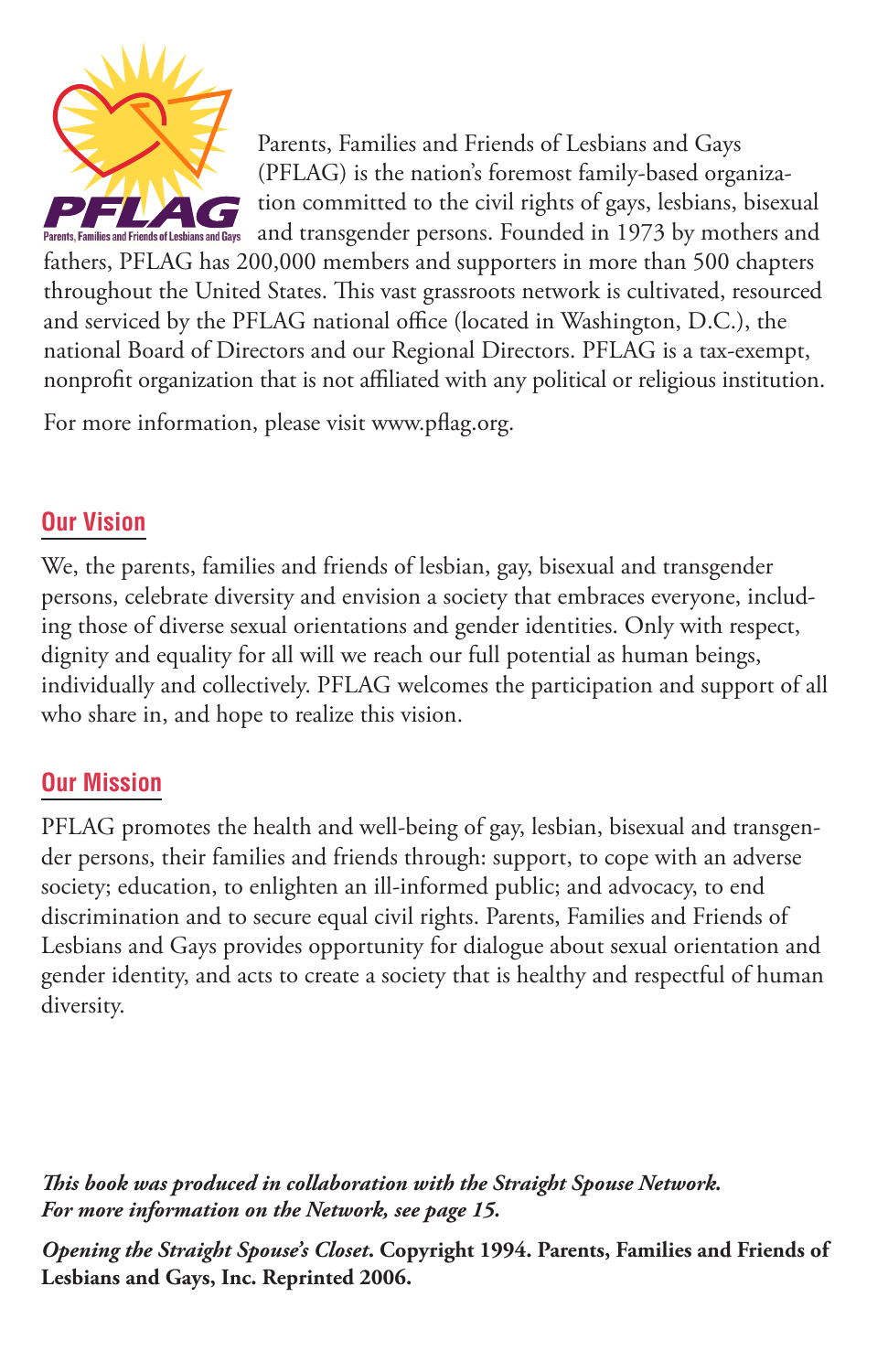#### **"His Greatest Gift to Me"**

In May 1982, Jane spoke publicly for the first time about a deeply personal issue with which she had struggled for some time. "I feel shaky and vulnerable and alone," she said. "Just as you felt alone and vulnerable and afraid when you found out your husband, wife, son or daughter was gay; or when you first risked telling someone you were gay and a look of horror flickered in his or her eyes; or when you first spoke publicly for gay rights. In facing the fear to speak openly, I experience a deep strength and power, a great sense of freedom out of doing and being what I must."

After seven years of marriage, Jane's husband told her he is gay.

"At that moment, our lives turned upside down," she told PFLAG members at the organization's first annual convention. "The unimaginable had happened. Thirty years of dearly held assumptions blew apart. 'If this is real and all the former rules are untrue,' I thought, 'then everything might be false and then again, everything might be true.'"

Jane and her husband tried to open their marriage to include her husband's male lover, as they isolated themselves from the rest of their world and told no one what was happening. Jane tried therapy, only to feel blameworthy and invisible. Then Jane became pregnant, and sunk further into despair. When Jane was further devastated by a miscarriage, she told her doctor about her family's situation and her fears. "There is nothing wrong with you," he said, offering her a first glimmer of hope. Jane then reached out to her sister and estranged mother, who embraced her and helped her seek a divorce.

"Together they let me know that I had their love and support. 'My family is beside me,' kept going through my head. 'I don't have to face this alone,'" she said.

Jane moved to another town, where she found a therapy group and supportive environment for reflecting. Over several years, Jane coped with her pain and discovered meaning in her life again. She and her ex-husband gradually rebuilt a new friendship. Today, Jane is an ordained minister. She has remarried and become the stepmother of two children. Her deep friendship with her exhusband, John, continues.

"John's courage the night he told me he loved Martin was the single most important factor in my discovery of what truth is," Jane said in 1982. "His courage to speak his truth was his greatest gift to me."

When Jane addressed the conference, many in the audience were hearing about a straight spouse's experience for the first time. Since then, particularly in recent years, more married people are coming out of the closet – and their spouses are looking for support.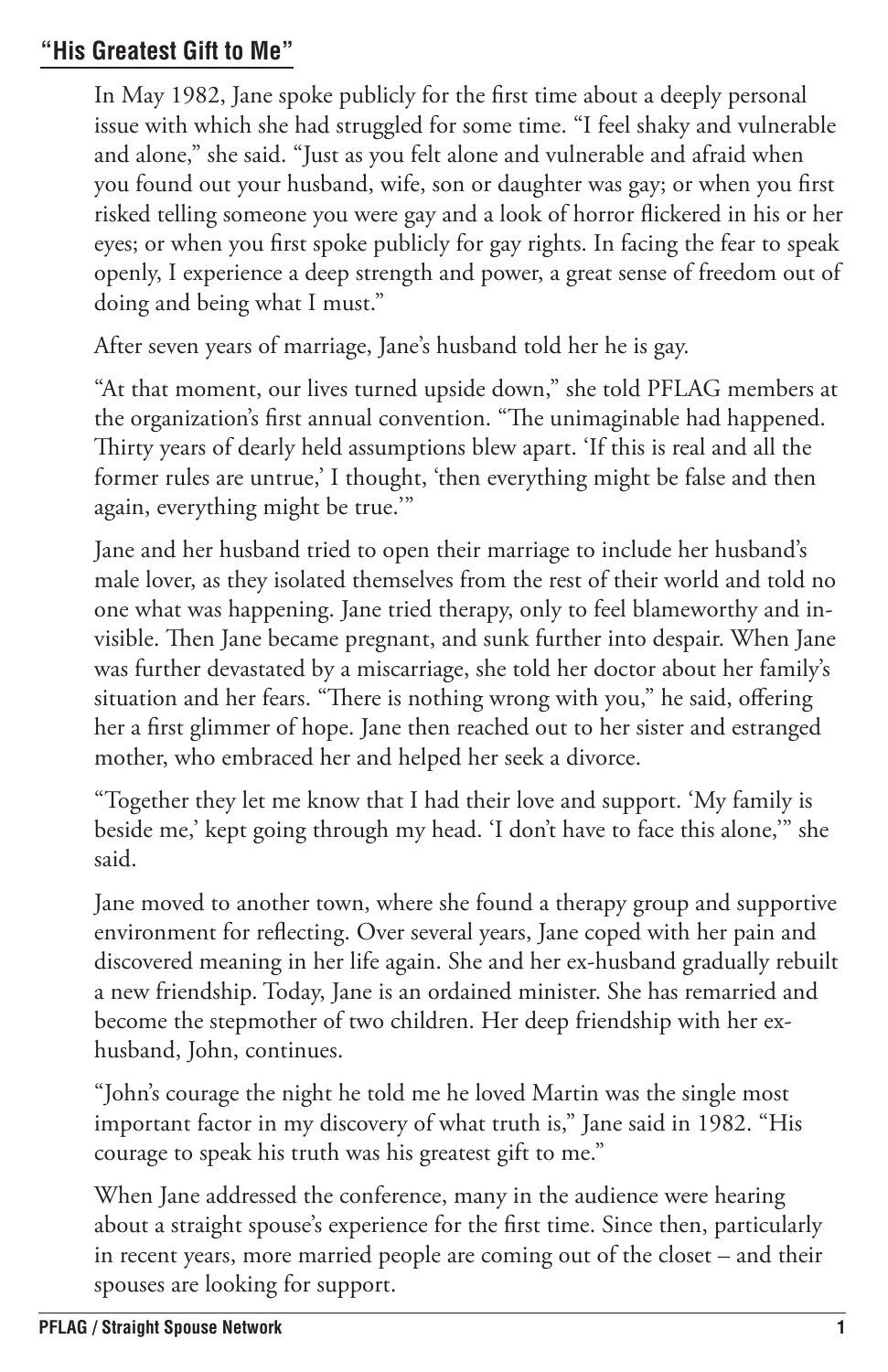#### **STRAIGHT SPOUSES: AN INVISIBLE MINORITY**

Based on commonly accepted research estimates, up to two million gay, lesbian, or bisexual spouses have entered heterosexual marriages. (Figures for transgender spouses are unknown.) Some have come out to their spouse, others will, and still others may never disclose. When they come out, their straight spouses are devastated. Many feel stigmatized by the straight community and discover most family members, friends, and professionals do not understand their unique issues.

As their partners find support in gay, lesbian, bisexual, and transgender (GLBT) organizations and celebrate their coming out, their spouses' postdisclosure problems are often ignored, and they find little support or understanding. Retreating into their own closets, straight spouses cope in isolation. Those who discover peers are relieved that they are not facing this challenge alone. With the support of peers and others, spouses more easily resolve issues in constructive ways, benefiting everyone affected by the family crisis. Many who find support and validation become advocates for social justice.

Children whose parents come out also go through a coming out process as they cope with news of their parent's disclosed orientation or gender identity. They, too, need support, especially from parents and peers. How their straight mothers or fathers deal with the disclosure becomes a model for them.

Since 1981, **Parents, Families and Friends of Lesbians and Gays (PFLAG)** has recognized that spouses of GLBT partners are part of our family as we work to create a society that is healthy and respectful of human diversity. PFLAG acknowledges the unique concerns of straight spouses and the importance of including their voices in the larger discussion of equality and justice. This booklet describes major issues they face after their partners come out, based largely on self-reports of more than 11,000 straight and GLBT spouses and their children gathered by Amity Pierce Buxton, Ph. D., Executive Director of the **Straight Spouse Network** (originally a PFLAG Task Force), as well as research findings. Understanding concerns of straight spouses serves many purposes: they feel more affirmed as they struggle to cope, their GLBT partners and the larger community better understand their issues, and family members, friends, and professionals can support them more effectively.

# **ISSUES FACING STRAIGHT SPOUSES**

When married people come out or are "discovered," it becomes a family matter. A spouse's disclosure impacts the couple's relationship and, if they are parents, their children's lives. As more husbands and wives are coming out, more straight spouses are seeking support to cope with profound issues. They represent a diversity of ages, socioeconomic groups, races, ethnicities, educational levels, occupations, and faith communities. Yet they experience common problems and go through typical stages of dealing with them.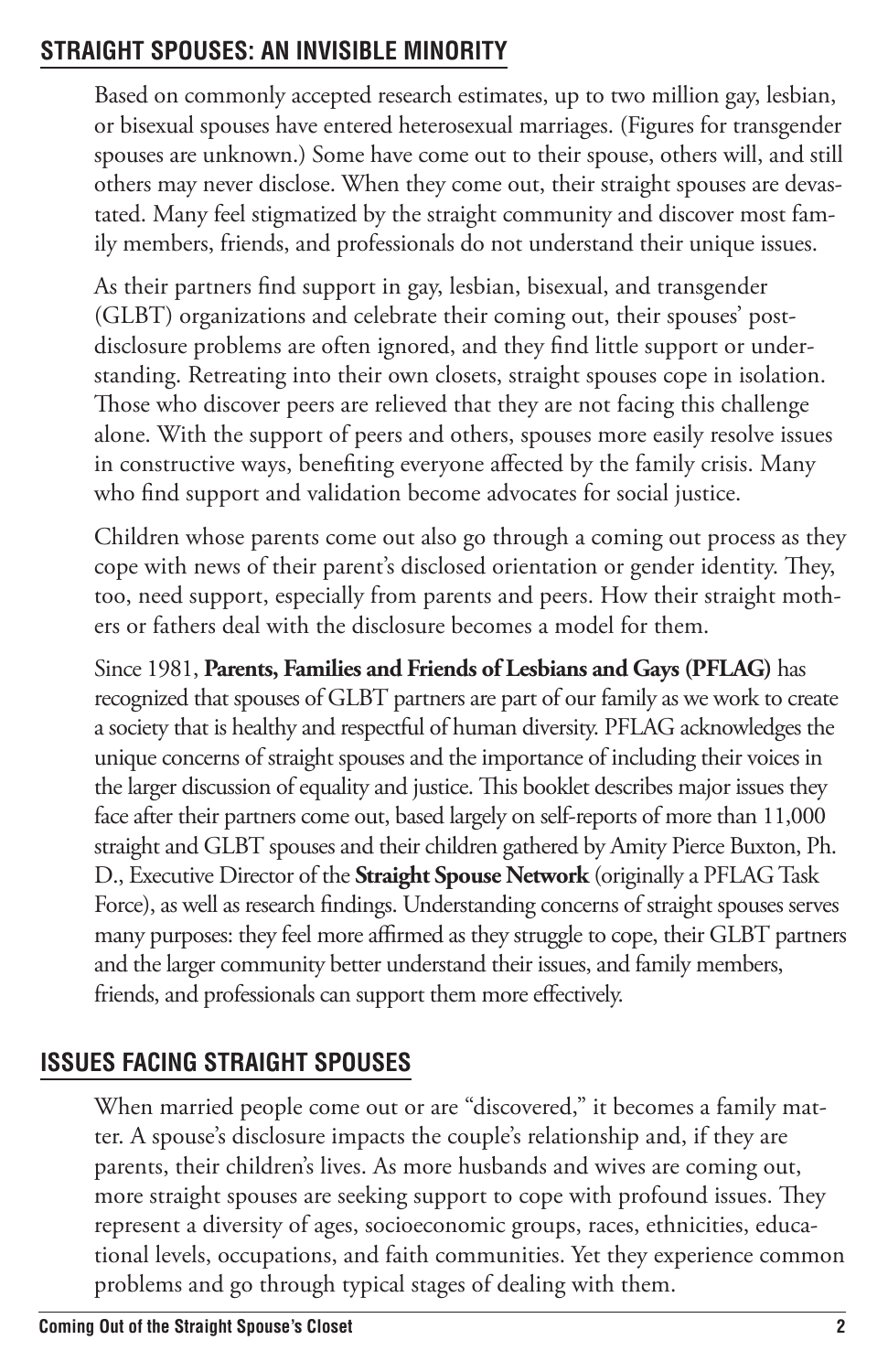#### **Disclosed Sexual Orientation or Gender Identity**

#### *"I felt I was not an adequate man. It completely destroyed my self image."*  — Dan, husband of a lesbian wife

The mismatch of sexual orientation between the spouses is one of the first issues to arise. Finding out their partners are attracted to the same gender or have had same-gender encounters makes most feel rejected sexually. Many blame themselves as being sexually inadequate and feel they are less of a man or woman. Some fear that they may have become sexually dysfunctional or doubt that they will ever date or have sex again. Others question their own sexual identity.

If husbands were active before coming out, their wives worry about contracting sexually transmitted diseases, including HIV/AIDS. These fears are often less intense for spouses of bisexual partners, because of their mates' continued sexual attraction to them. Spouses of transgender partners face different sexual problems. Since they may not have to deal with a different sexual orientation, spouses of cross dressers may face few sexual issues, while spouses of transsexual mates worry about consequences on their sexual intimacy from physical, psychological, and emotional changes as they transition to the opposite gender and couple begins to appear as a same-gender relationship.

## **Future of the Marriage**

### *"We've survived seven years of marriage by tolerating the ambivalence of what we are and the uncertainty of what could happen."*

— Barbara, wife of a bisexual husband

Straight spouses, like their GLBT partners, question whether the marriage can continue and, if so, what form is might take and what compromises might need to be made. Conclusive data does not exist, but anecdotal evidence suggests that roughly a third of all GLB-straight couples divorce quickly after disclosure, because of the straight spouses' anger or desire for monogamy, or the GLB spouses' desire to live their lives honestly or to enter a same-gender relationship. Pre-existing relationship problems may also cause a breakup. Lesbian wives more often leave their marriages more quickly than do gay men or bisexual spouses. Another third of all couples stay together to sort out issues of sexuality, gender identity, monogamy, fidelity, and alternative marriage forms, eventually deciding that separation is the best resolution. A final third commit to continuing their marriages because of their abiding love, a long history together, the quality of their relationship, or satisfaction in family life with their children. Few stay because of financial reasons.

Couples who stay married encounter many obstacles such as the straight spouses' difficulty in regaining trust, lack of marital sex, or negativity expressed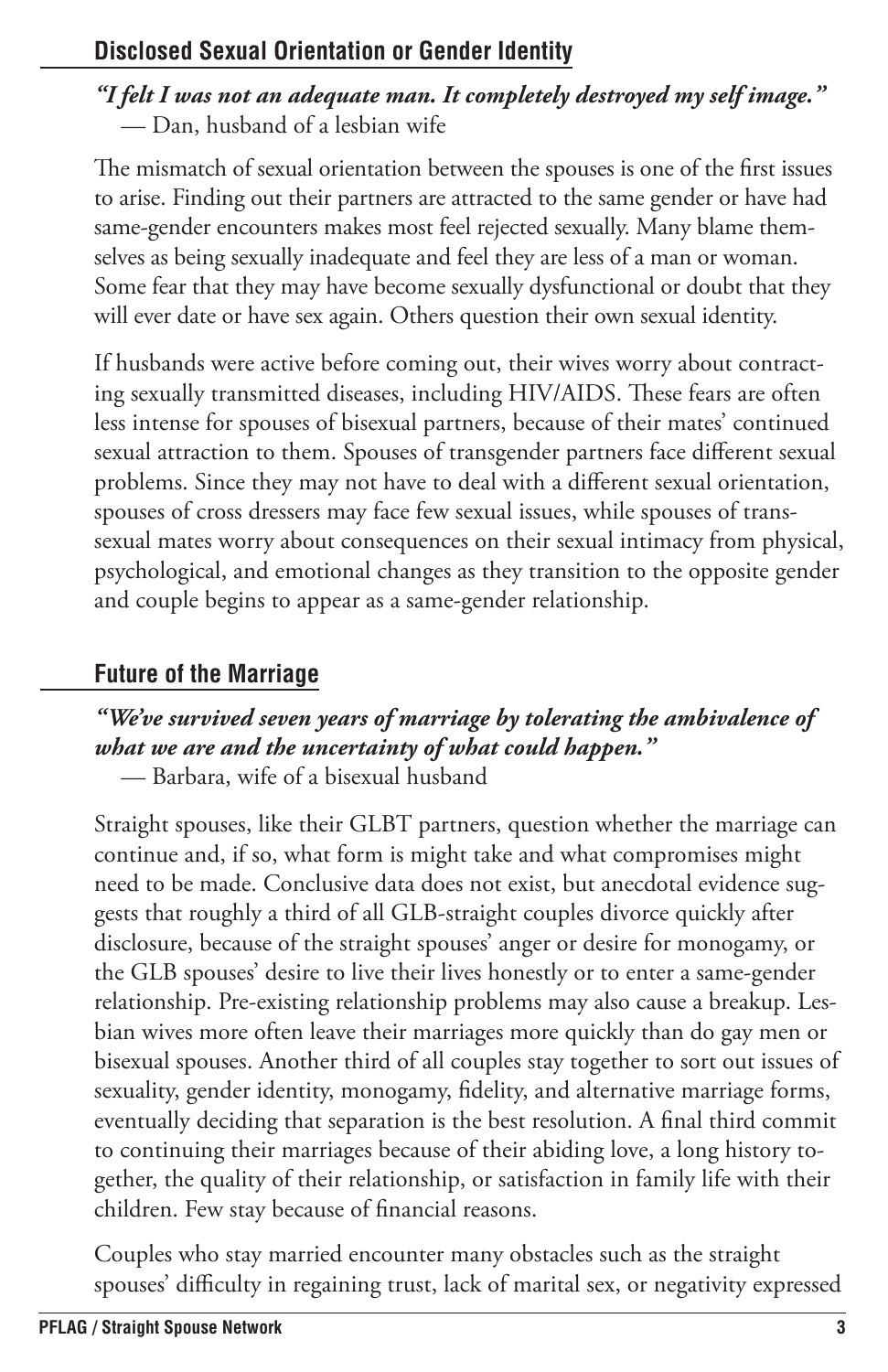by family, friends, and faith communities about homosexuality, bisexuality, or transgenderism or about non-traditional forms of marriage. With time, honest communication, mutual compromise and peer support, half of these couples maintain their marriages three or more years in diverse forms: monogamous, celibate, open, or with a long-term partner for only the GLB spouse. These marriages more often include bisexual-straight couples.

Since transgender partners are no longer required to leave their heterosexual relationships as they transition, whether or not they choose sexual reassignment surgery, transgender-straight couples face the same marriage challenge, with pressure on the straight spouses to maintain the relationship. While little research on transgender-straight couples exists, observation indicates that some choose to separate early on as cross-dressing or transition changes intensify prior marriage problems or introduce a set of changes that the heterosexual spouses cannot tolerate. Other couples try to maintain their marriages and stay together for a number of years. The challenge for straight spouses of transgender partners is whether they can adjust to their partners' gradually different gender expression, physical appearance, and psychology.

# **Balancing Roles As Parent and Spouse**

#### *"Daddy is heterosexual, and Mommy is homosexual, and it just doesn't work. We've been trying, but it just doesn't work."*

— Jim, whose wife is lesbian, talking to their two young sons

Spouses with children face conflicting challenges. While they feel hurt as spouses, most want to protect their children's relationship with their GLBT parents and to work together with their GLBT co-parents to tend their children's needs. They also hope that their children will not be hurt by anti-gay or anti-transgender attitudes they encounter.

Whether and when to tell children about their parent's newly disclosed sexual orientation or gender identity is a major question. Most tell once they themselves are secure enough about the disclosure to support their children as they cope with the news. If divorce is likely, disclosure might come as the GLBT parents' new activities impact family life, or as his or her coming out becomes known to others. Parents tell in those cases to prevent their children from hearing misinformation or biased views of others.

When coming out to their children, the parents' main concern is assuring them that they both love them and that their lives will not change dramatically. How the straight parent handles the discussion sets the tone for how their children react. Initially, the spouses' pain makes it hard for some to remember their children's perspective, just as the coming out euphoria keeps some GLBT parents from remembering parental responsibilities for a while. In some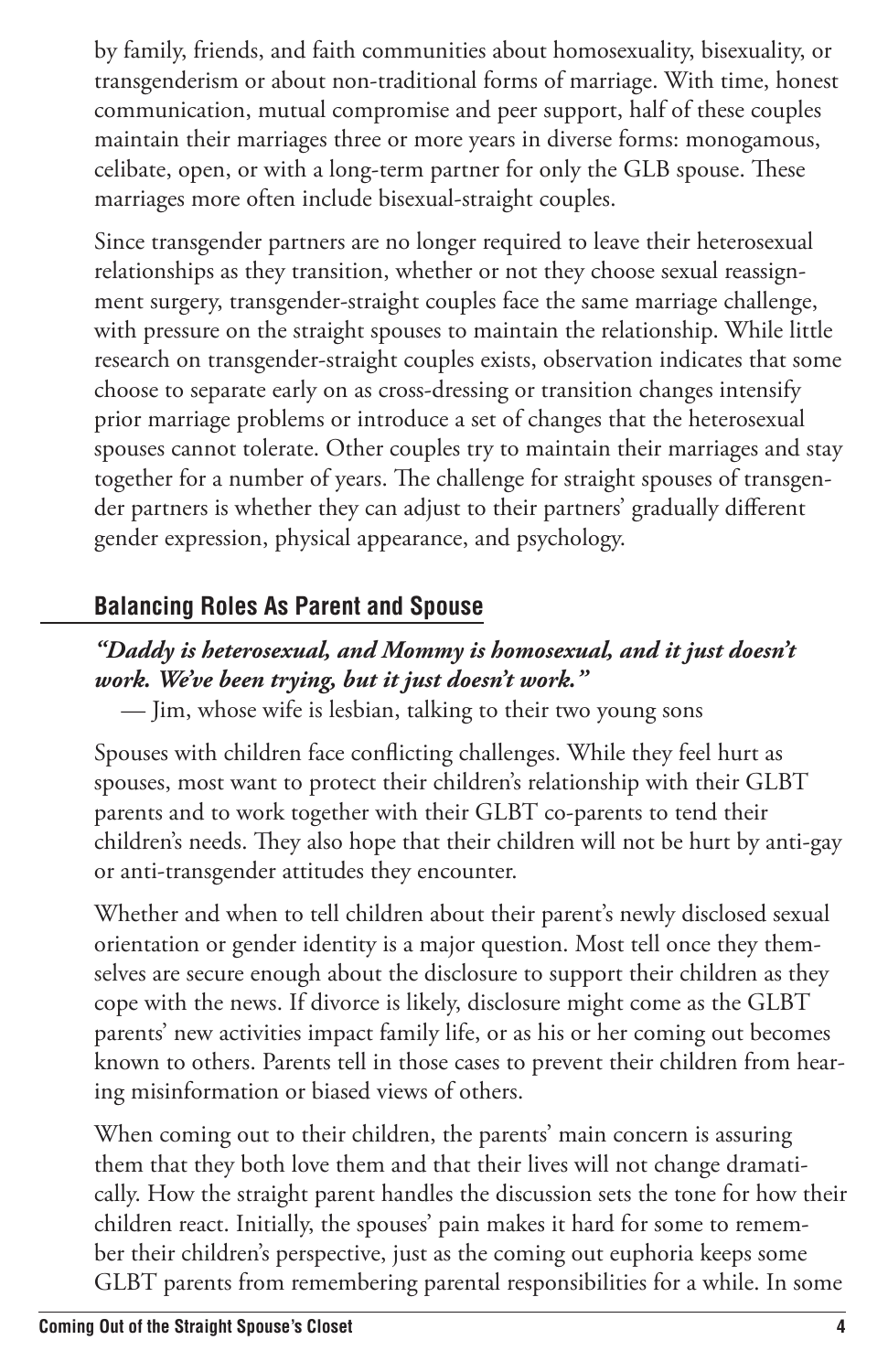divorce cases, some straight parents curtail the children's contact between their GLBT parent, and either may sometimes speak negatively of the other. In most instances, straight parents make it clear to their children that coming out as a GLBT person does not change a parent's effectiveness, and they work jointly with their GLBT spouse to provide a caring, loving home for their children, whether or not they divorce.

#### **Identity and Self Worth**

# *"'Who are you?' my team member asked for the third time. 'I don't know.' I whispered and began to cry."*

— Jane, wife of a gay man

Following these three immediate challenges, more profound concerns arise, causing crises of identity, integrity, and faith. Spouses lose a sense of who they are as they try to adapt to the unexpected revelation about their partners. Many tried to accommodate their partner's needs for so long that they forget their own needs, wants, values, and strengths. Friends and family do not understand their unique concerns, so they retreat into their own closets, where the isolation magnifies their sense of low self worth. Many also fear telling anyone else so their partners will not lose their job or status. Feeling worthless, they do not seek help or cannot believe there is help. As they cope alone, their pain mounts. Most eventually ask themselves, "What about me?" triggering a crisis of identity.

#### **Deception and Betrayal**

#### *"I was doubly traumatized by the deceit. I thought, 'How could I have missed the signals?'"*

— Wes, husband of a lesbian

Whether their partners did not know, denied, suppressed, or hid their sexual orientation or gender when they married, most of their spouses feel deceived when it is revealed. If their GLB husbands or wives had same-gender affairs or, in the case of the transgender mates, had engaged in cross-dressing or taken steps toward transition, they feel betrayed. Many feel "stupid" or gullible for not having figured it out. They therefore question their own judgment and distrust everyone else's word. Finding out that their partners were not what they thought, most feel that their moral compass has been broken, leaving them unable to measure what is true or real. Most spouses also have to keep their partners' sexuality or gender identity secret after disclosure out of fear that their families, communities, places of worship or employers might reject them or their partners. This process makes them feel guilty and powerless. Among spouses of transsexuals, hiding becomes more stressful as their part-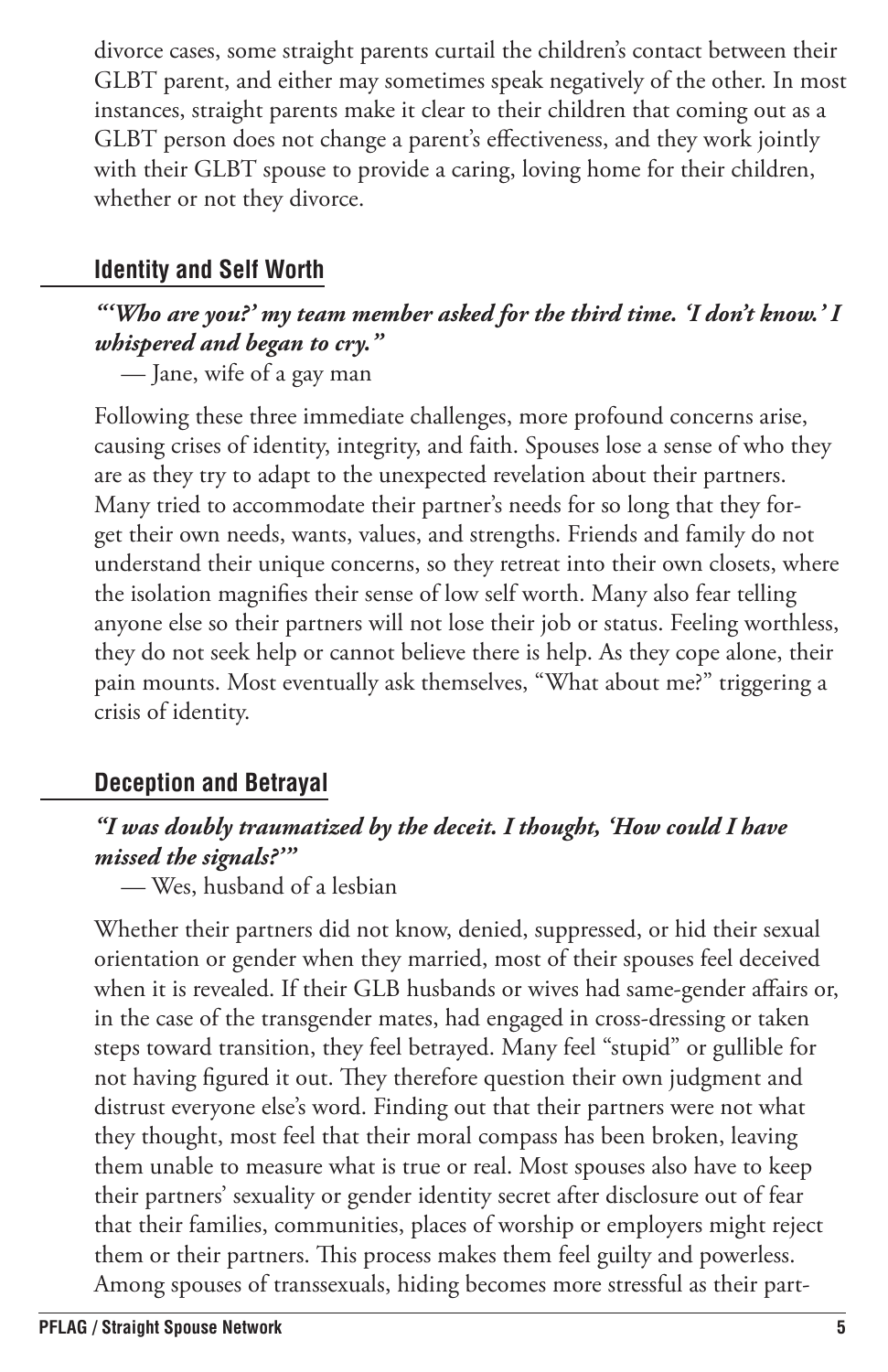ners' changes become more observable by others. For all spouses, these stresses converge into a crisis of integrity

### **Belief System**

#### *"If I can find the meaning in all this, I'll be all right."*

— Emma, wife of a gay man, shortly after he came out.

The disclosure shatters spouses' long-held assumptions about their partners and also about gender, relationships, marriage, and their future lives. Spouses of transsexual partners experience an actual disconnect between the male and female they married and the current male-to-female or female-to-male partner. Being with a partner with a new face, body, and name and who talks about his or her prior persona in the third person is disorienting. With their value system in shreds, negative attitudes expressed by friends and families confuse them further. Most feel that their lives are bereft of meaning and purpose. Many ask, "In what can I believe? Is there hope?"

# **COPING & RESOLUTION**

"Whatever uncertainties of life lie ahead for me in the new year, I feel confident that I can meet and overcome any obstacle in my path," wrote Kristin, former wife of a gay man, in her journal one Christmas night. She remembers that journal entry as a turning point, noting. "In my fifty-seventh year, I had come of age."

As with other straight spouses, her journey toward restoring her identity, integrity, and belief system was long and arduous. The time needed for most to resolve their issues varies, but typically ranges from about two to six years. The stages through which they struggle to achieve transformation are common.

While the stages may overlap or vary in order, they generally proceed in the following sequence:

### **Shock and Relief**

*"It was like a fist to the gut. Everything seemed to drain to my feet."* — Siri, wife of a bisexual man

Most straight spouses are shocked when their partners come out. It is difficult for them to believe that the loved one with whom they lived intimately has this unexpected component to their identity. Most feel disoriented by the complex mix of emotions the disclosure, while some feel relieved to find an explanation for marital problems or changes in their spouses' behavior, appearance or moods prior to the disclosure. For wives, having to be tested for sexually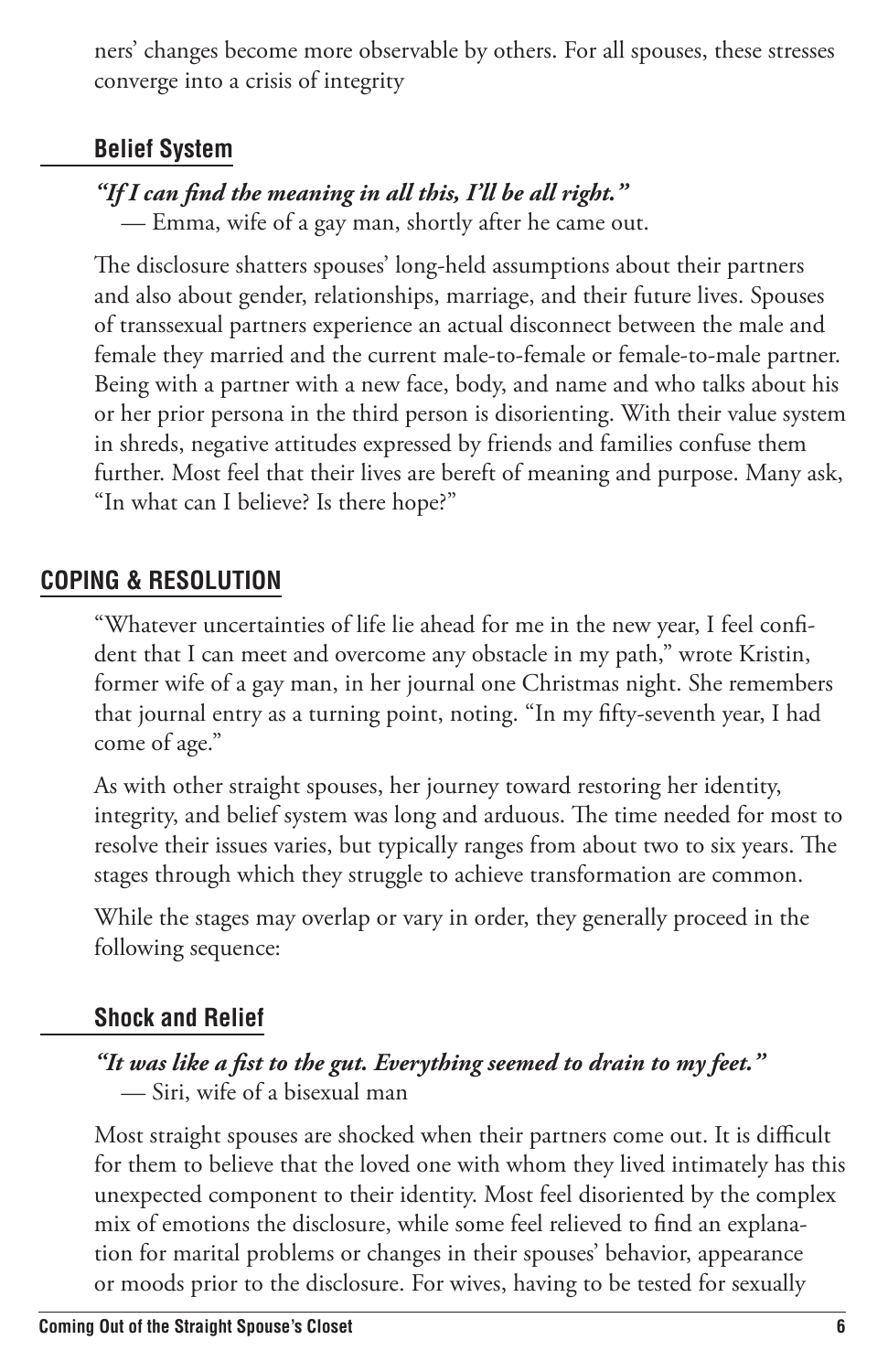transmitted diseases because of their husband's same-sex activities adds confusion, fear, and anger to the hurt that pervades this stage.

#### **Empathy and Denial**

#### *"When I saw the anguish in David's face, I tried to console him. We tried to console each other."*

— Carol, wife of a gay man

Many spouses experience a period of increased sexual intimacy now that they share their partners' secret, and many empathize with their identity struggle. This increased closeness encourages hope for an improved and lasting relationship. Positive feelings often overshadow the hurt and cause them to deny implications of the disclosure. Some blame themselves for not being sexually attractive to their partners or minimize their own feelings as they try to adjust to their partners' sexuality or gender change. This stage is marked by a roller coaster of contradictory emotions, such as empathy/anger or hope/fear, as spouses try to understand and relate to the new aspect of their partner while carrying on with family, work and social obligations.

#### **Facing and Acknowledging Reality**

#### *"My dreams of a happy family were shattered, and there wasn't anything I could do about it."*

— Grant, husband of a lesbian

As the initial shock wears off during the first year, most straight spouses gradually become aware of the impact of the disclosure on themselves, the marriage and family life. Some become aware of the extent of its effects only as they experience depression, illness or physical breakdown.

Once aware, they can look candidly at the reality of their partner's sexual orientation or gender identity, their own pain, and changes in the marriage. Those who do not face the reality of their post-disclosure lives stay in a state of limbo, often marked with continued bouts of anger, depression or illness. Acknowledging the effects on themselves prompts most to take responsibility for taking care of their own physical, mental and spiritual health, often with therapeutic help. Learning about homosexuality, bisexuality, or transgenderism helps them to realize that their partners will not revert to being heterosexual or their previous gender.

Spouses of bisexuals have a more complex situation to comprehend since their mates are still attracted to them as well as to persons of the same gender, and bisexuality does not fit into the prevalent either/or way of thinking. Spouses of cross dressing partners face periodic changes of their partners' behavior and appearance, and those of transsexuals realize they face long-term physical, psychological, and emotional changes.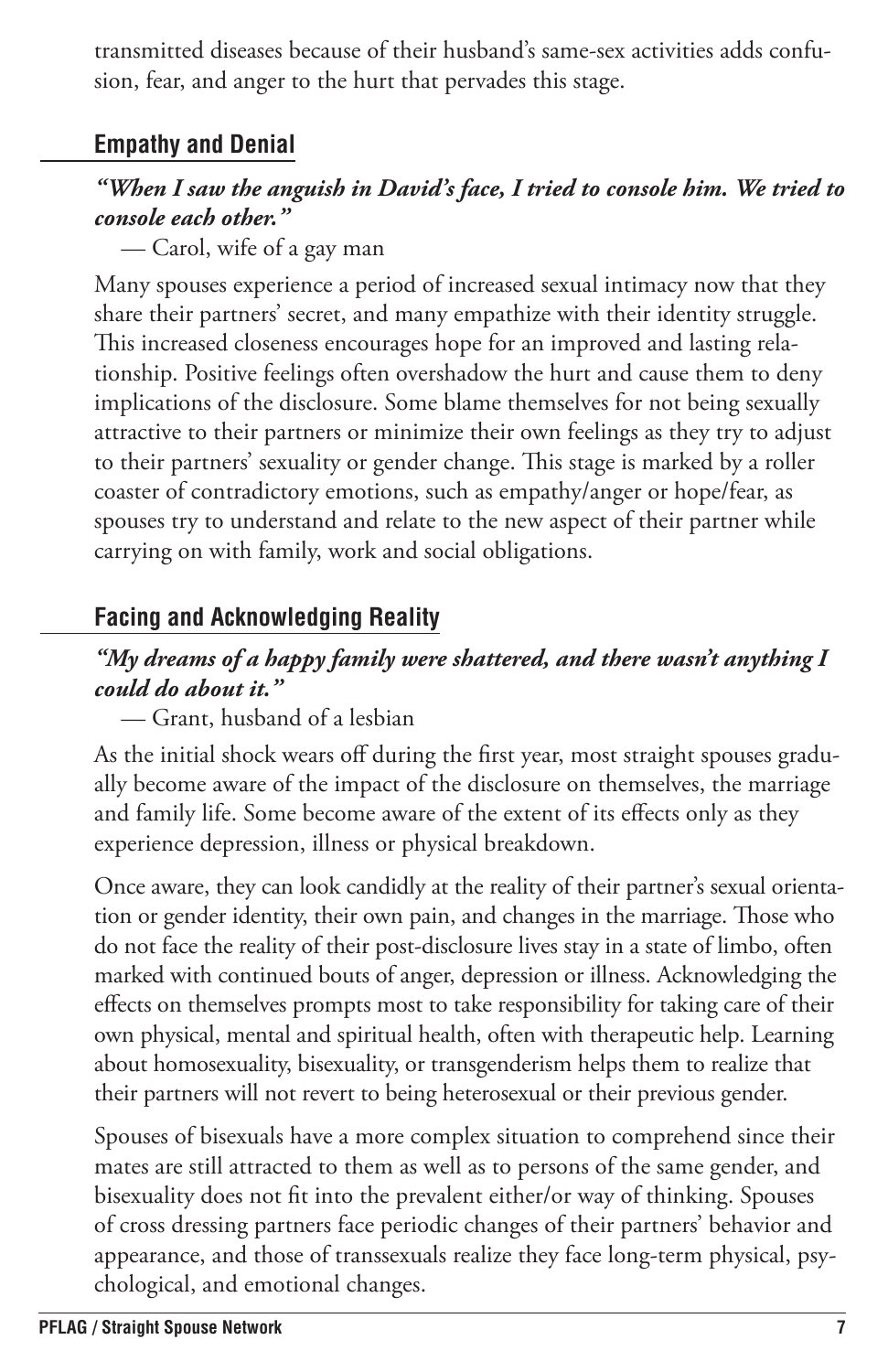Facing day-to-day changes in their lives is perhaps the most difficult task. They must cope with changes in their lives as they thought they were, their roles as a spouses, and, since the majority divorce, the end of their marriages. Seeing so many sources of security gone, most spouses become angry and fearful about their future, especially those who will become single parents.

#### **Anger**

# *"My deep rage persists to this day, five years later. Anger is my only connection to Tim's gayness."*

— Moira, wife of a gay man

Anger occurs at any point in the coming out process for straight spouses, but most often emerges strongly as spouses assess the total impact of the disclosure on their lives. Some feel bitter about their partners' deception, and spouses of gay or lesbian mates may feel angered at being sexually shortchanged. The fear of HIV/AIDS and other STDs also adds to the spouse's rage. Others are angry that their lives have been disrupted and that their families may break up. Still others resent that their partners are beginning new lives as they are picking up the pieces of their old ones. Untreated or not managed constructively, lingering rage often fuels resentment or vindictive behavior. Working through their anger typically leads to spouses' acceptance of their new situation.

#### **Acceptance**

#### *"I'd wanted my fantasy to come true so much that I'd compromised who I was and what I believed to make it real."*

— Caitlin, wife of a gay husband

It takes a long time for spouses to accept their partners' disclosure and its effects as irreversible. Acceptance is a day-to-day process that may take a short or long time, depending on the extent of changes in their lives and their ability to break through former ways of viewing the world.

Some never wholly accept the reality of their situation and remain stuck in denial or helplessness. Others who experienced an extremely hurtful disclosure cannot release their feelings of injury and, without outside help, continue to feel victimized and angry. Still others never accept their partners' orientation or gender change and live with false hope and frustration.

Most spouses gradually accept the post-disclosure changes and stop trying to make things go back to the way they were. They understand that how they handle the changes is what matters. They accept their pain as an unintended consequence of the disclosure and something that they alone can heal. Slowly, they accept their losses, too, of partners and marriages as they thought they were, their day-to-day lives, and their own self-worth, integrity, and belief sys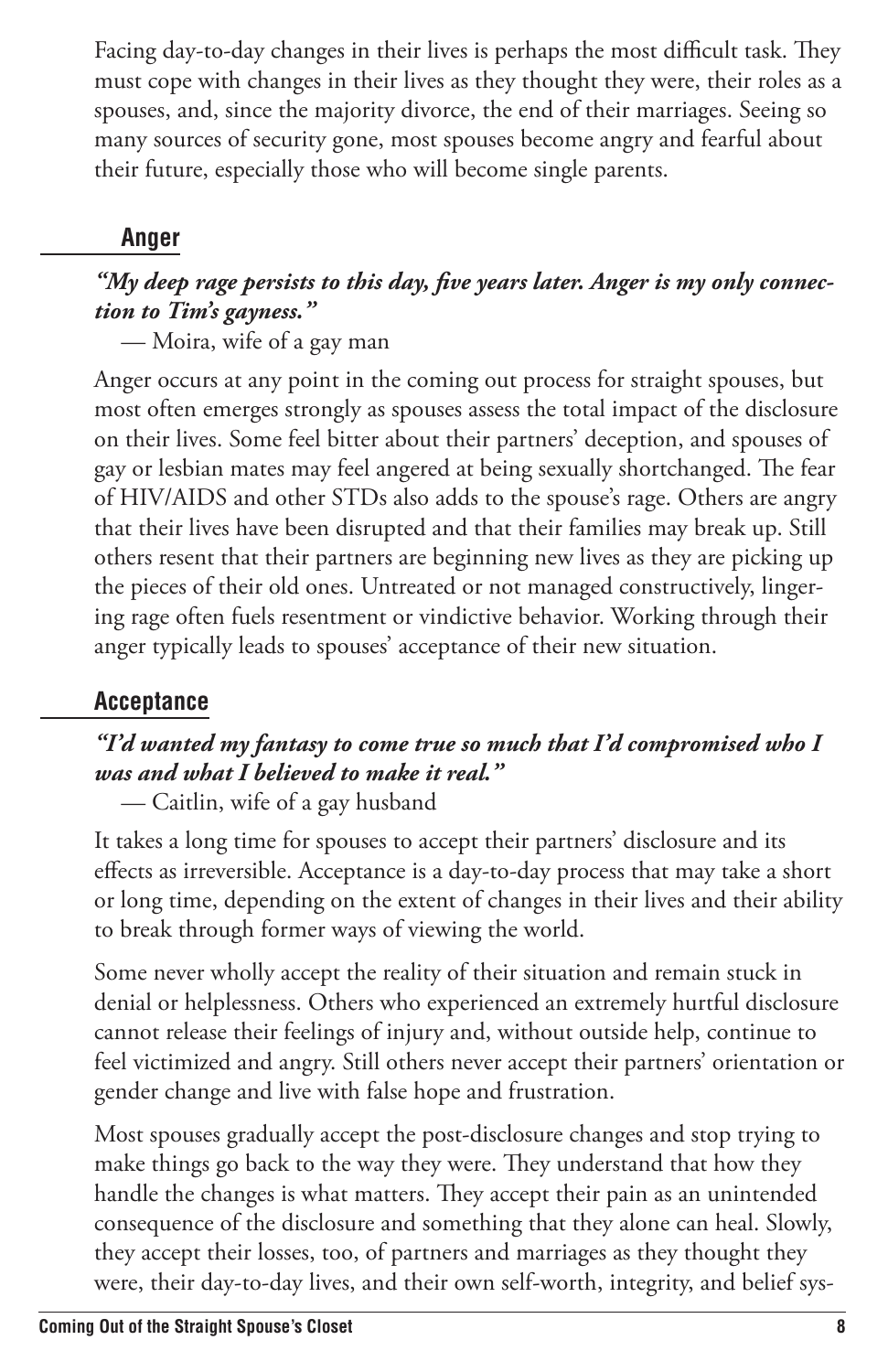tem. They realize it is up to them how to take charge of their future, regardless of the outcome to their marriage.

## **Grief**

# *"I withdrew into myself, barely able to take care of myself."*

— Dan, husband of a lesbian

As each loss is accepted, spouses grieve profoundly. When grief is not processed fully, it often turns into despair and sometimes to suicidal thoughts or actions. Spouses of transsexual partners also grieve over the change of their partner's physical appearance, gender expression, and even name. The vast majority of spouses let go of all their losses, one by one, and in doing so find the inner strength they did not know they had to accept reality and restore identity and purpose in their lives.

# **Healing, Reconfiguring, and Transforming**

# *"I never thought the pain would go. Now I'm glad I went through it. I am sure of myself and I love myself."*

— Lynn, wife of a gay man

Letting go of their losses and accepting the reality of the present lives enables spouses to focus on their own needs: physical, emotional and spiritual. Many, totally exhausted, begin self-nurturing through nutritious diets, exercise, time spent in nature or with the arts, or reading and meditation. Most spouses in this stage gradually look beyond their plight to seek others and something of meaning beyond themselves.

Spouses begin the last two stages of resolution as they put their past into perspective, balancing good memories of their marriage with painful aspects of their partners' coming out. Slowly, they reconfigure a healthy view of their sexuality, a confident self-identity, trust in others, a moral compass to guide their lives, and a new belief system grounded in reality.

Transformation, the last stage, takes place as they begin living their future based on their new blueprint, whether within the marriage or as a single person. Through forgiveness – of everyone involved with their pain of disclosure – many find peace of mind. Some utilize residual anger to become productive and creative. Others find fulfillment in helping peers in the Straight Spouse Network or becoming advocates for social justice. Whatever route taken, most spouses end up stronger and wiser human beings.

# **CHILDREN'S ISSUES**

Just as spouses' experiences vary, so do children's, but their reactions shift as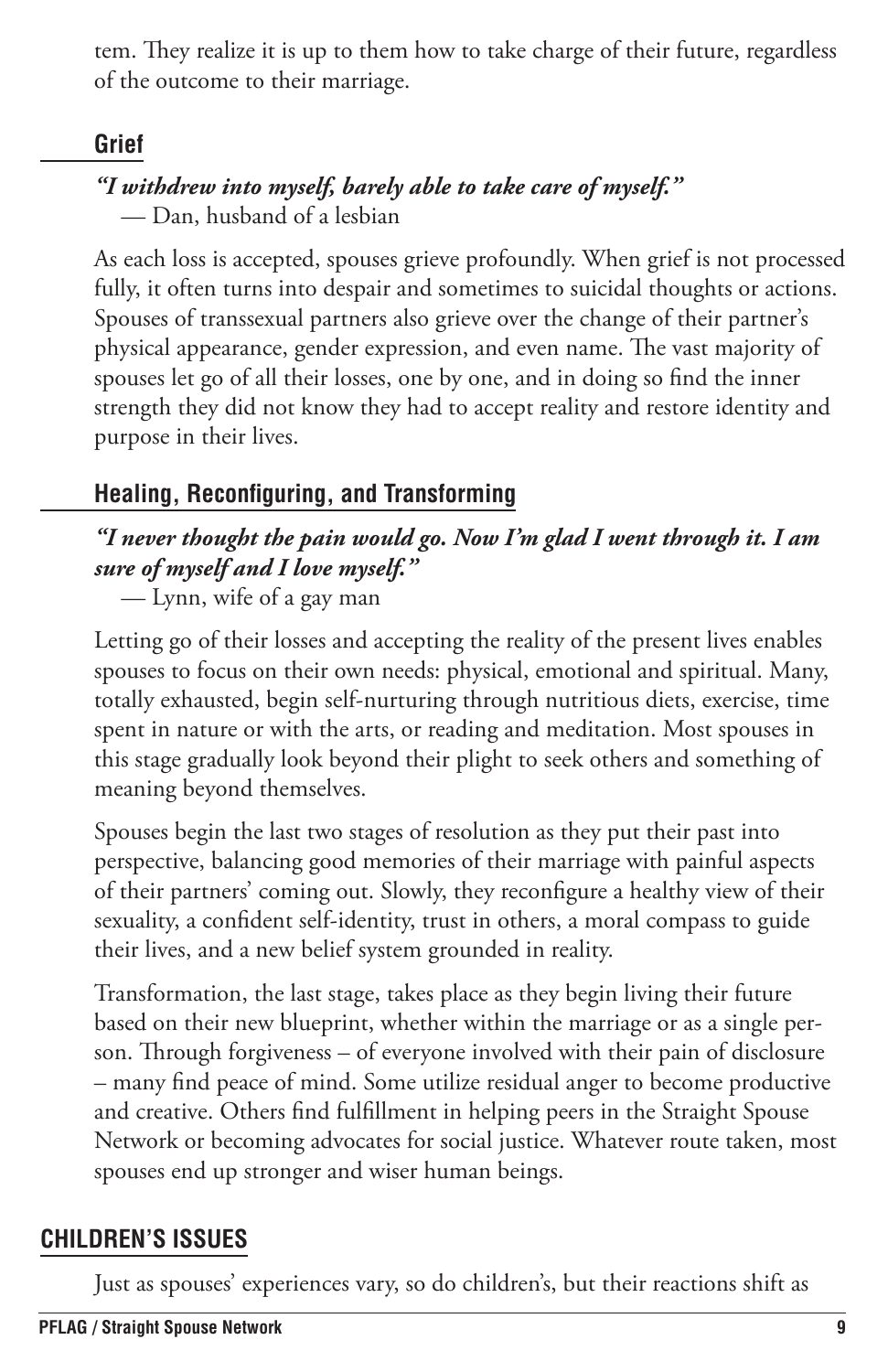they age and they never lose their role as a child nor lose their parent as a parent. Children deal with finding out about their parents' sexual orientation or gender identity according to their age and stage of development. Their reactions and understanding continues to change as they grow older, as does what is means to be the child of a GLBT parent. In addition, their coping with their parents' coming out is simultaneous with them dealing with their own development issues as they grow into adulthood. Therefore, children need time, space and support to come to terms with the fact that a parent is gay, lesbian, bisexual or transgender.

The most common issues with which they struggle include:

### **Disclosure**

#### *"The night before we told them, we rehearsed what Peter would say to allay any fears they might have."*

— Allison, wife of a gay man, recalling how they told their two children

Rather than hearing it from outsiders, children want to be told by their parents that a parent is gay, lesbian, bisexual or transgender. In retrospect, some young adults say children feel trusted if they are told sooner rather than later about a parent's coming out, and the reverse if they are not told for a period of time. They feel more reassured when their parents tell them together, demonstrating that both parents are there for them, to provide security, support and to answer any questions.

Children's reactions differ widely, yet they may hide their actual feelings. Common reactions include surprise, disbelief, upset if divorce is eminent, fear of HIV/AIDS, resentment over negative effects on them, their straight parent or family life, or silence. They do not want this development to affect their lives.

Parents help children process and express their feelings by exercising patience, expressing love and encouraging communication. They want parents to "be there for us," listening to their cares and setting a climate for sharing worries. Children feel more secure when their straight parent expresses support for the GLBT parent and reaffirms their bond with the children.

# **Understanding Sexuality and Gender Identity**

#### *"It wasn't bad when Dad came out – just unusual. He's the same old Dad."* — Mark, 11, whose dad is gay

Depending on their age, children grasp different meanings in the initial news about their GLBT parent. Disclosure is but the beginning of a long process of revisiting and rethinking the information. They need time to experience what a parent's coming out means to their own lives.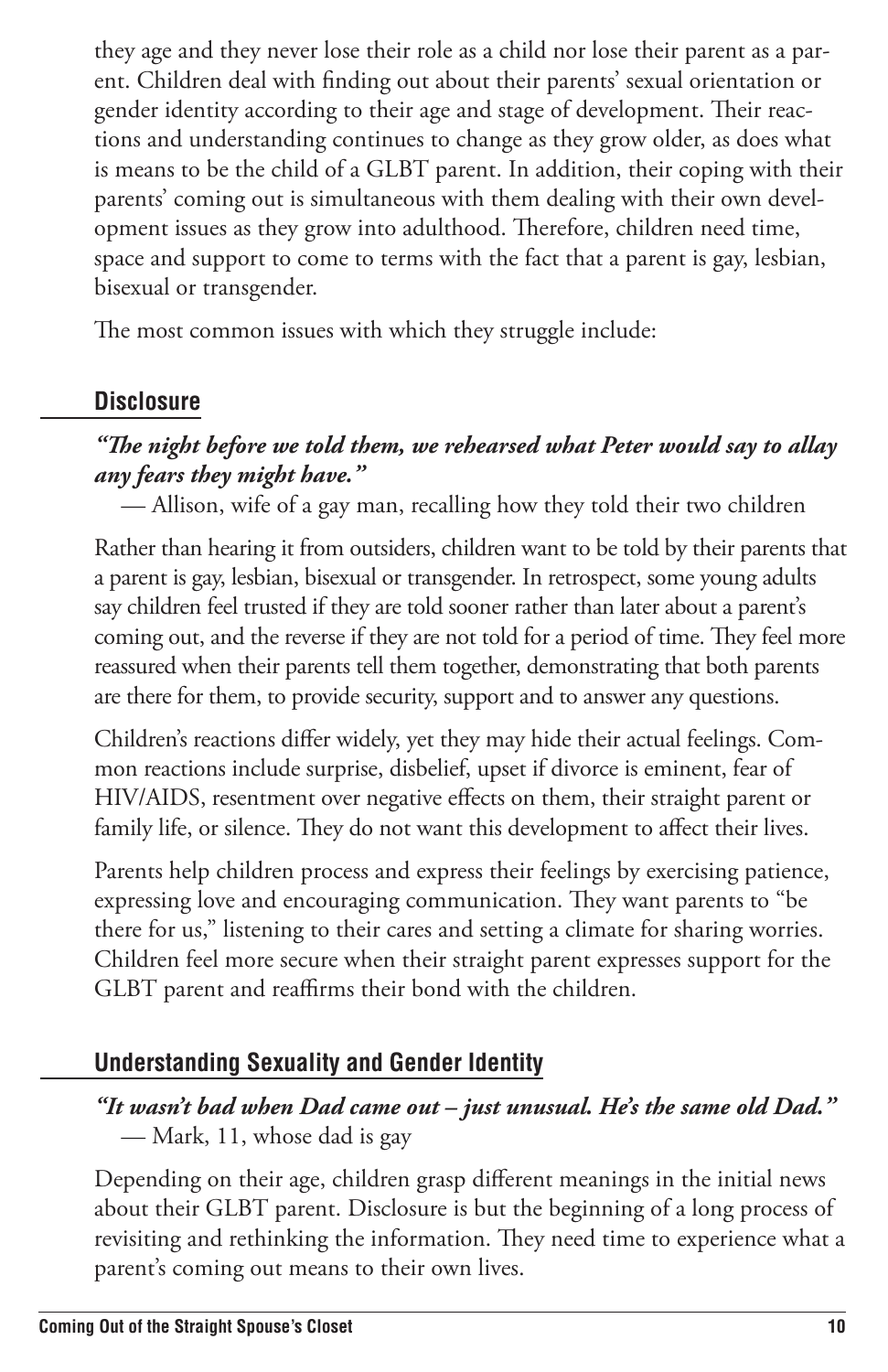Young children can accept a simple statement, such as "Mommy and Daddy still love each other and you, but Mommy (or Daddy) also loves someone else." Children of transgender parents can understand, "Dad or Mom will be looking different but he/she will still be the same Dad or Mom." School-aged children can grasp more details, like their parent's love for someone of the same gender, yet they do not completely understand sexuality or gender identity.

As adolescents begin to experience their own emerging sexuality and gender identity, they welcome factual information about homosexuality, bisexuality and transgenderism. Young people of any age who have already adopted prejudices against people who are different, especially against gay people, have a particularly difficult time. However, they can unlearn prejudice with information and examples of acceptance from their parents.

Regardless of when their parents come out, adolescents have the hardest time sorting through their feelings, issues about sexual orientation and gender identity, and being the child of a GLBT parent. They welcome an open environment in which to discuss sexuality and gender identity. Parents help by encouraging questions and open communication about HIV/AIDS and the need for safe sex. Many urge their teenage and adult children to be clear about their own sexual orientation before marrying.

Adult children, no longer in the family home and their values formed, have less of a personal stake in their parent's disclosure. Their reactions vary, too, including respect for or a moral/religious judgment against the parent's new orientation or gender change, empathy for the straight spouse, anger at the couple's break up, or happiness to see both or at least one parent happy. With information and support, most continue to love their gay or transgender parent.

Some young adults may use their experiences to help other children of GLBT in support organizations such as Children of Lesbians & Gays Everywhere (COLAGE) or Families Like Mine, and some become advocates in their local schools and communities. (See p. 15 for a list of just a few of these resources.)

#### **Parents' Stereotypical Appearance and Same- Gender Relationships**

#### *"Dad and Buzz walked in acting feminine. To me it was 'Yuck.'"*

— Lynn, 15, whose dad is gay

Many children, particularly teenagers, initially feel embarrassed if they see their GLB parents using "stereotypical" mannerisms or clothes, or they become uncomfortable seeing their parents interact romantically with people of the same gender. Gradually, affectionate interactions set an example of a caring, loving relationship so that most children become comfortable with caring gestures,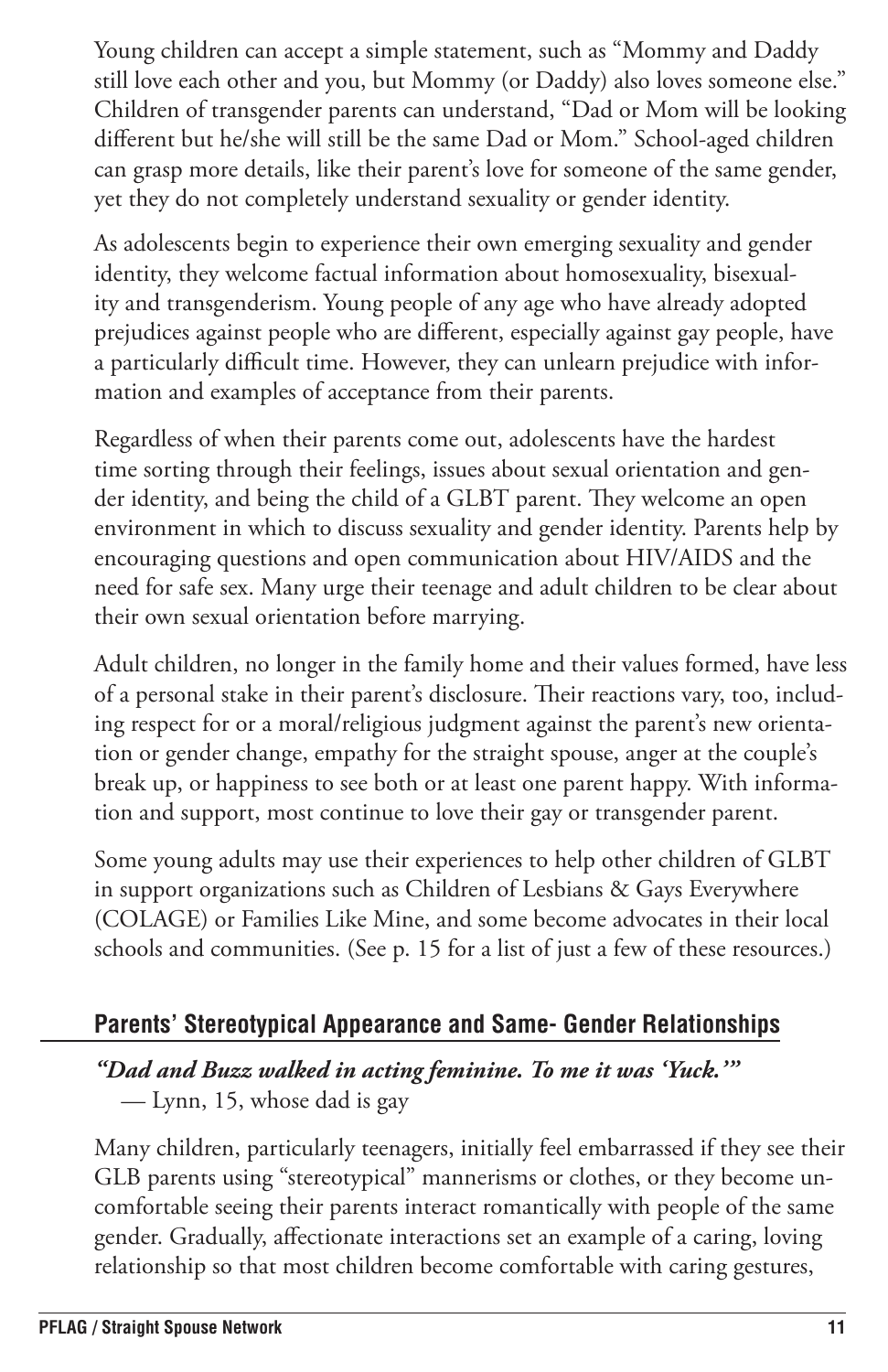and enjoy being with their gay parent and their friends or partners. If the parents divorce, children see that daily routines in their gay or transgender parent's home are not much different from those in their straight parent's home.

While children of transgender parents may or may not face changes in sexual orientation of their parent, they encounter more dramatic changes in appearance and behavior as the transgender parent transitions to the other gender. Nevertheless, they, too, gradually accept and relate to their parents as they always knew them under the different external appearance.

Some children of divorced GLBT parents grow up in what Stefan Lynch, cofounder of COLAGE, calls a "bi-cultural" environment because of experiences in both the straight and gay or transgender communities.

# **Anti-GLBT Attitudes**

*"When I was 10, I knew 'fag' was not a good thing to say about people, but I did not know what it meant and never thought about meeting one."* — Jo, 11, whose dad is gay

Children's discomfort, especially among teenagers, increases when they hear anti-gay or anti-trans remarks, either in general or directed at their parent. When teased for having a GLBT parent, they feel angry, embarrassed, and rejected. Some children are presumed by schoolmates to be gay, lesbian, bisexual or transgender, and teased for that.

Children rely on their parents to correct the misinformation and ignorance of homophobic taunts. Parents help build their confidence by giving them tools to handle teasing, such as ignoring it or making counter remarks.

Some children lose friends when they find out about their GLBT parent. Fear of such rejection causes many, especially teenagers, to tell no one about their parents.

Teenagers, who particularly do not want to appear different from their peers and fear rejection, appreciate their parents not being overly "gay-appearing" or having GLBT books magazine or photos visible in their home when their friends visit. Not talking with peers about their parents or concerns can magnify these negative feelings, and the isolation may interfere with the development of social intimacy skills. Some adolescents and teens therefore find it helpful to share concerns with peers through online and face-to-face groups like COLAGE.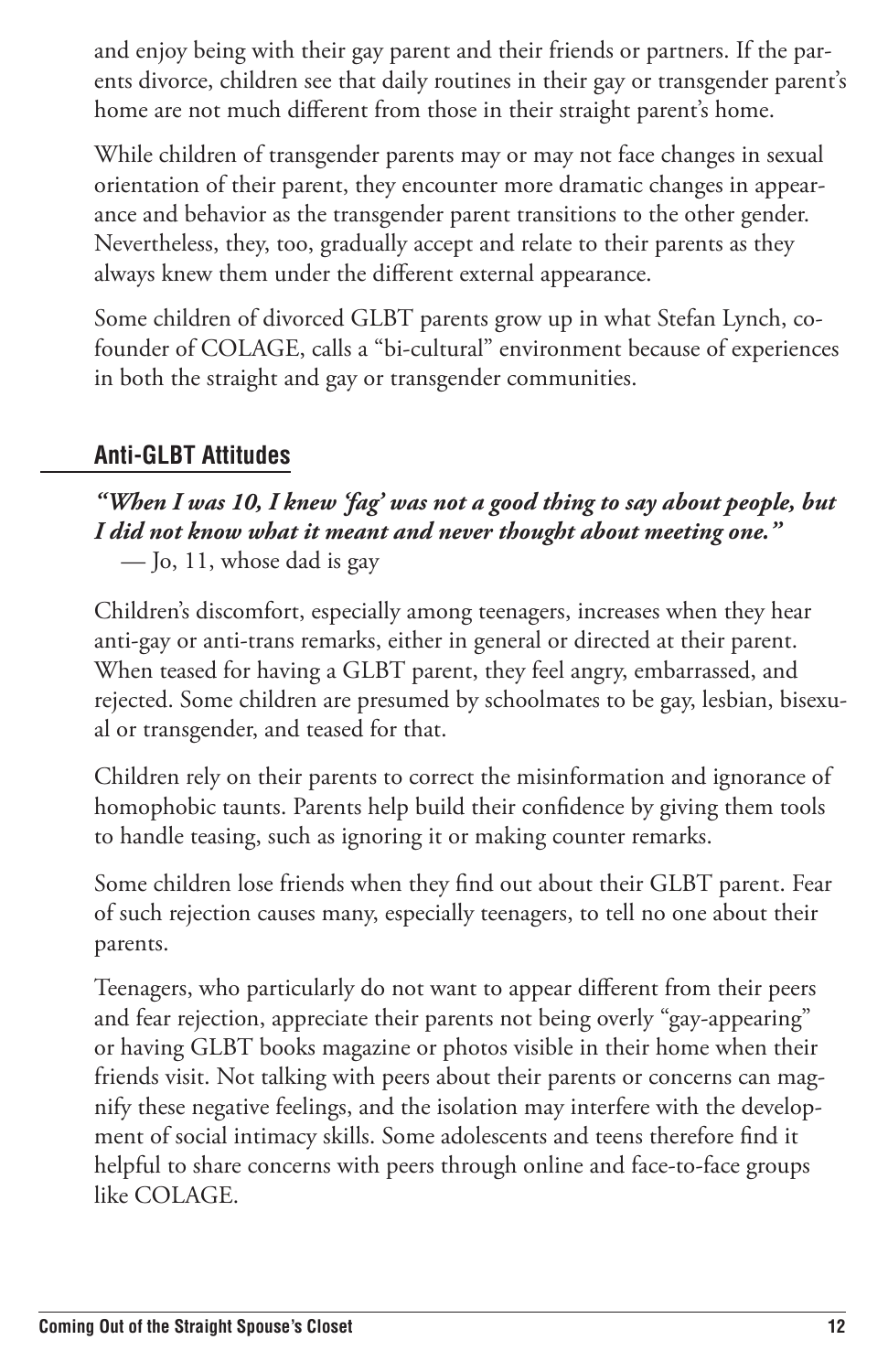#### **Family Breakups**

#### *"Who is going to take care of us?"*

— Sue, 5, and Ginnie, 9, whose mom is a lesbian

It is estimated that the majority of couples divorce within three years after a spouse comes out as gay, lesbian or bisexual. (There are no figures available for straight-transgender couples). For most children of divorcing couples, the separation is worse than the parent's disclosure. Typical of most children of divorce, they experience a sense of abandonment, conflict of loyalties and separation anxiety. That one parent is GLBT intensifies these reactions. For this reason alone, they need explicit assurance of love, open communication, and support from both parents and quality time with each of them, and observation of positive interaction between them.

#### **Resolution**

*"I love you. You are always in my prayers."* — Jeff, 18, in a note to his gay dad

With parental support and their own resilience, most children come to terms with their parents' sexual orientation or gender identity when they reach adulthood. Those who find peers with whom to share have an easier time. While some may not accept the fact that they have a GLBT parent, most respect their parents' honesty and courage in coming out. Although not all are supportive, most still love their parents and value their relationship with them.

### **HOW OTHERS CAN HELP**

Partners, family members, friends and professionals may want to help straight spouses, but they often do not understand the unique problems they face or the depth of their trauma. Spouses therefore tend to isolate themselves, fearing rejection or assuming no one understands their unique problems.

Coping alone, many become stuck in negative feelings, and some do not fully recover from the disclosure. However, most do. While healing and growth come from within, outside support can reinforce the process. Family members, partners and friends are in a position to provide day-to-day support that can help them accept their situation and to encourage them to take steps to heal, resolve their issues, and reconfigure their lives in a forward direction. Peer support is especially beneficial, providing first hand experience with the overwhelming emotions and complex challenges spouses face.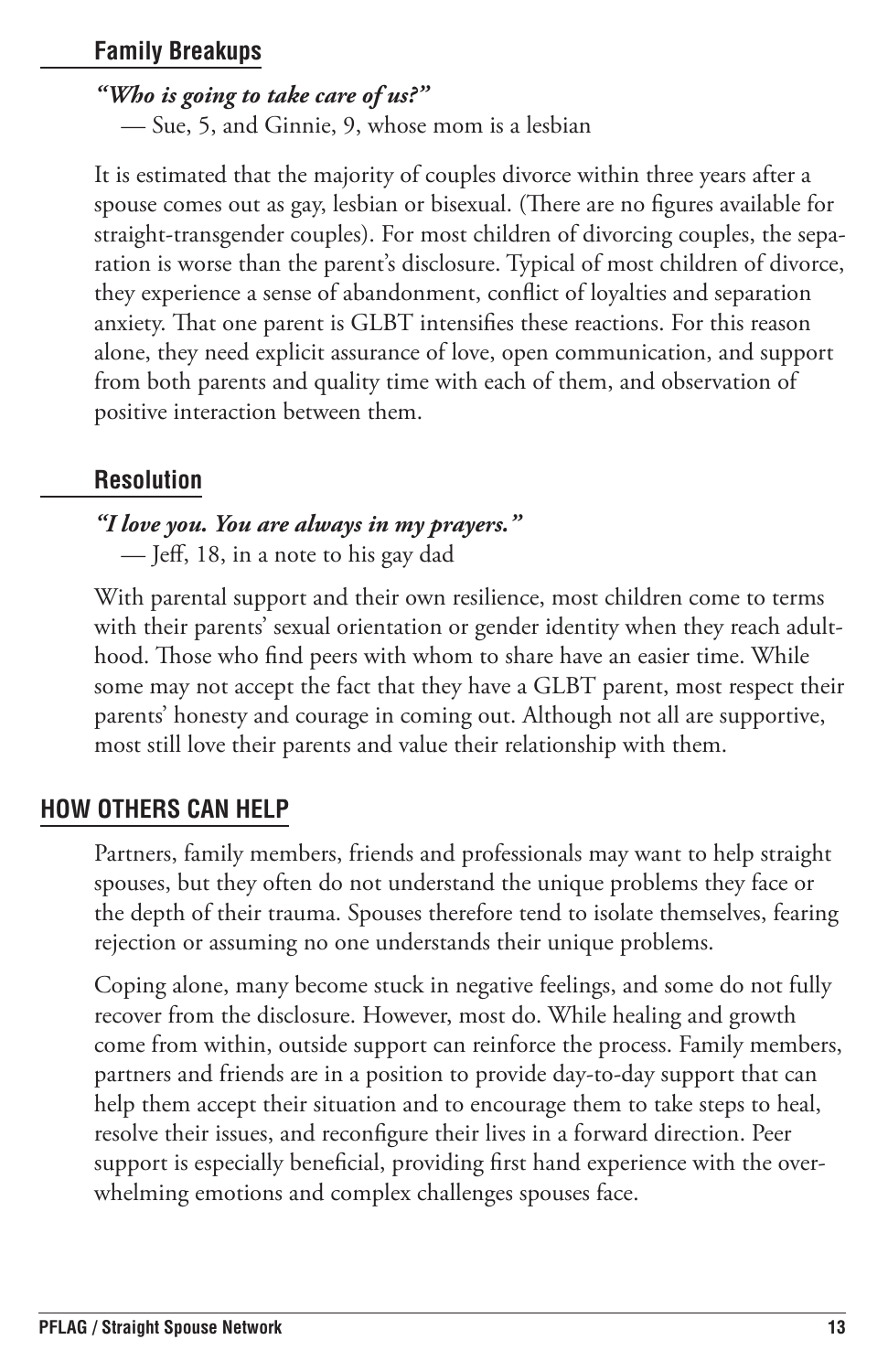The Straight Spouse Network provides ongoing peer support, online or in person. With this double support, straight spouses and their children can become strong advocates for social change.

#### **Ways to Support Straight Spouses**

- Listen to their concerns non-judgmentally •
- Try to see their point of view •
- Validate their feelings •
- Encourage them to take care of their own needs •
- Help them look candidly at the situation •
- Practice your own and encourage their patience with the slow process of resolution •
- Identify something he or she has done that can be honestly praised as showing his/her strength or insight •
- Help them rebuild trust in themselves and others by trusting their word and keeping commitments made to them •
- Encourage them to engage in outside activities, perhaps offering to take a spouse out for a cup of coffee or to dinner and a movie •
- Call periodically to check on a spouse's welfare, since their feelings may change dramatically from day to day  $\bullet$
- Assure spouses they are not alone and that the Straight Spouse Network is waiting with support from others who have walked their path •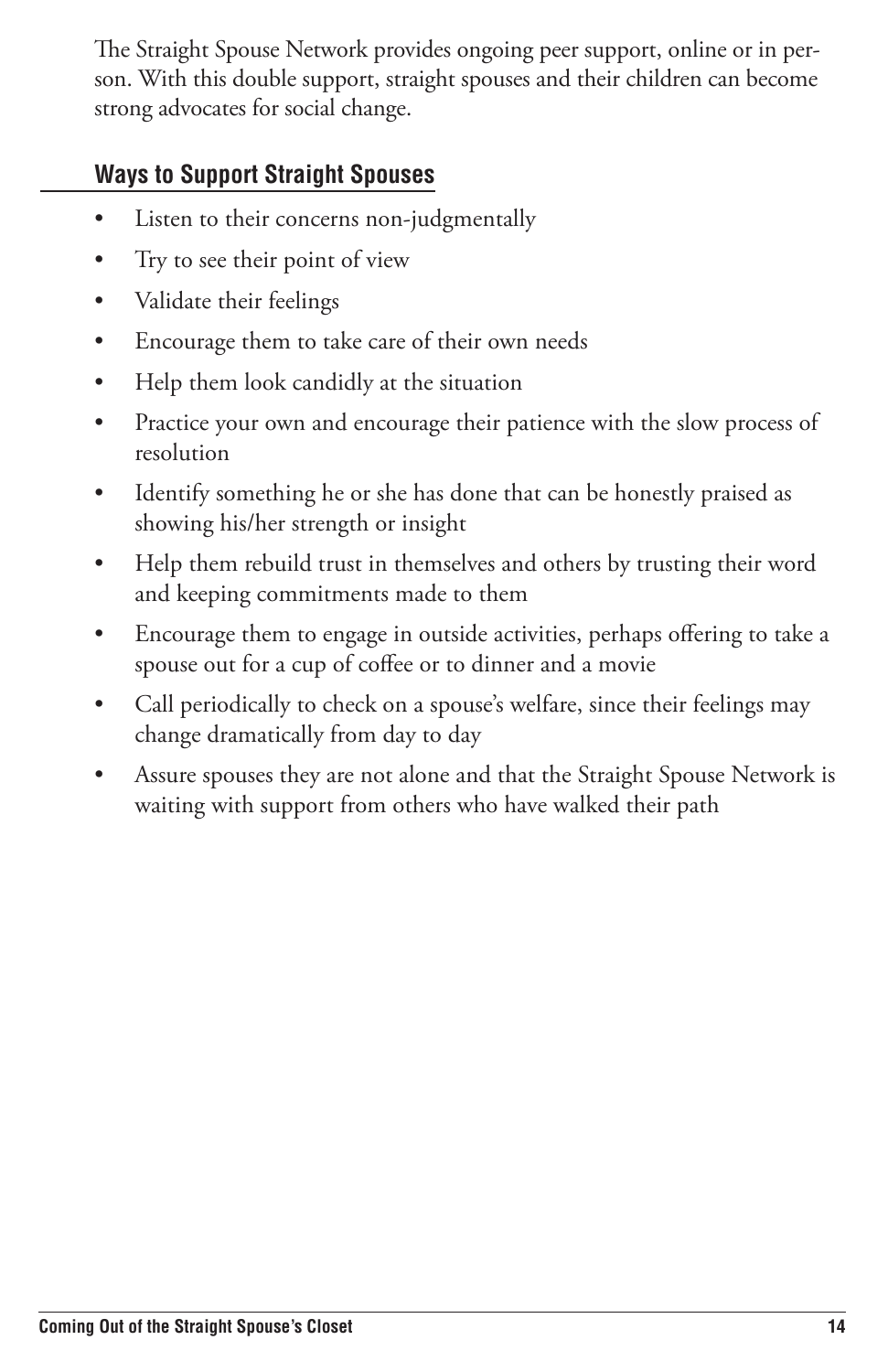# **Resources**

Sharing concerns with other spouses or children is among the best sources of support. The Straight Spouse Network can help put spouses in touch with one another, and often with support groups (both local and online). In addition to a newsletter, the Network has publications on a father's coming out to children, custody issues, straight spouse coming out issues and stages of resolution, maintaining a marriage after disclosure, and guidelines for therapists.

Professional counseling is often helpful for working through profound emotions and their identity crisis. While many therapists do not have experience with spouses in mixed orientation marriages or transgender-straight couples, the Straight Spouse Network support groups can provide information about local therapists with such experiences.

The Network can be reached at:

#### **Straight Spouse Network**

33 Linda Avenue, #2607 Oakland, CA 94611 **Phone:** (510) 595-1005 **E-mail:** dir@straightspouse.org **Web:** www.straightspouse.org

#### **Parents, Families and Friends of Lesbians and Gays**

One of the best ways for parents, family members, friends of gay, lesbian, bisexual and transgender people themselves to get support, receive educational materials and learn about PFLAG's advocacy efforts is to visit a chapter. PFLAG has over 500 chapters located in all 50 states.

We suggest you call the local chapter whose name is stamped on the back of this booklet. If there is no chapter listed, you can visit PFLAG on the web, call PFLAG's national office for a referral, or you can use directory assistance to find PFLAG in your local area.

#### **Parents, Families and Friends of Lesbians and Gays (PFLAG)**

1726 M Street, NW, Suite 400 Washington, DC 20036 **Voice:** (202) 467-8180 **Web:** www.pflag.org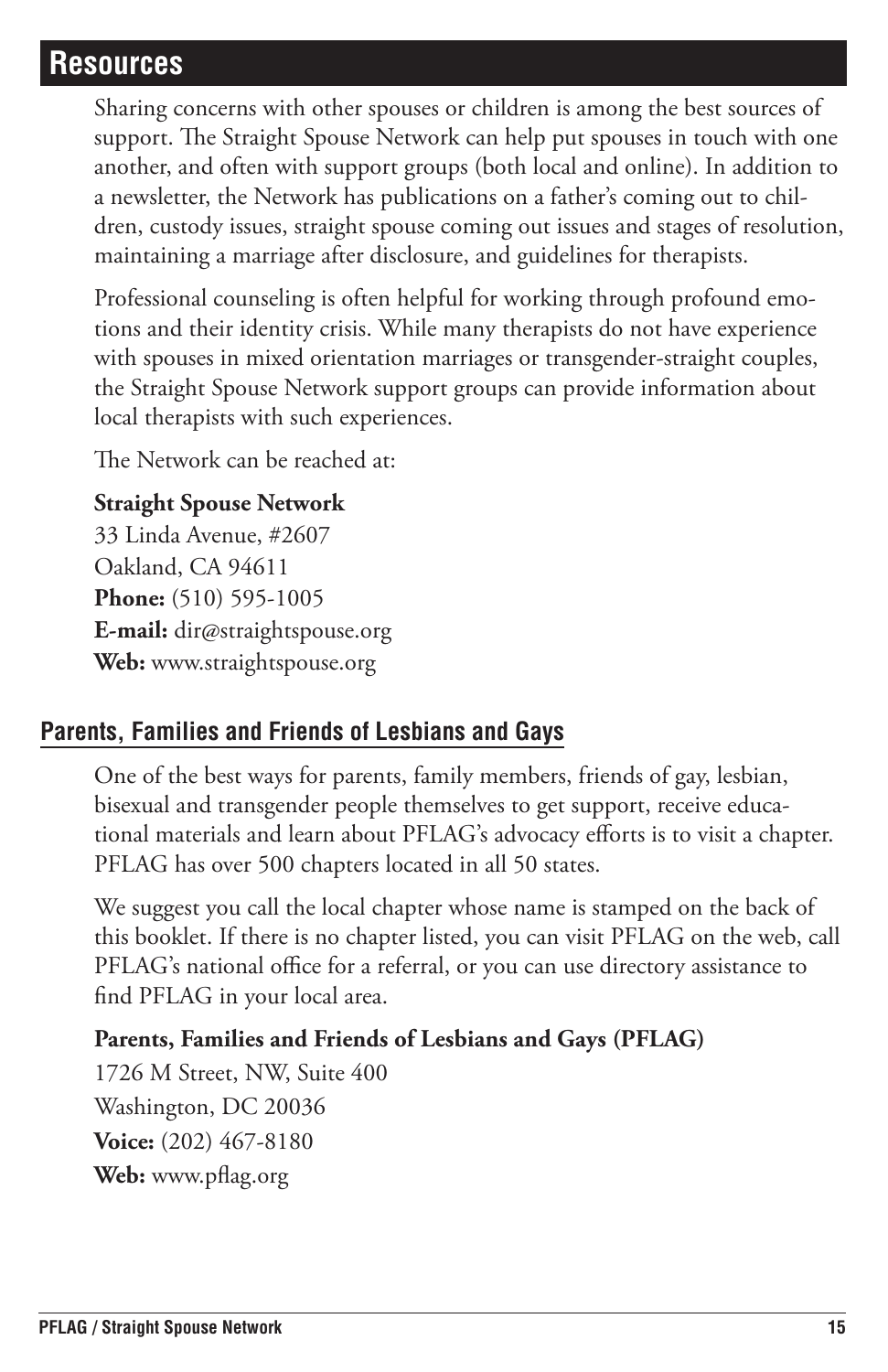Additional information or referrals to support for children of gay, lesbian, bisexual and transgender persons (and their parents) are available from:

#### **COLAGE (Children of Lesbians and Gays Everywhere)**

www.colage.org (415) 861-5437

#### **Family Pride Coalition**

www.familypride.org (202) 331-5015

#### **Families Like Mine**

www.familieslikemine.com (866) 245-4281

# **Recommended Reading about Straight Spouses, Children and their Families**

- **"The Best Interest of Children of Lesbian and Gay Parents,"** *The Scientific Basis for Custody Decisions*, Robert Galatzer-Levy and Louis Kraus, eds. Wiley, 1999. **•**
- **Beyond Acceptance**, Carolyn Griffin and Marian and Arthur Wirth. Prentice-Hall, 1986. **•**
- **Bi any Other Name: Bisexual People Speak Out**, Lorraine Hutchins and Lani Kaahumanu. Alyson, 1991. **•**
- **The Bisexual Option**, Fritz Klein. Harrington, 1993 (second edition). **•**
- **Families Like Mine: Children of Gay Parents Tell It Like It Is,** Harper Collins, 2004. **•**
- **"From Hostile to Helpful,"** Amity Pierce Buxton, in *Homefronts: Controversies in Non-Traditional Parentin*g, Jess Wells, eds. Alyson, 2000. **•**
- **From Wedded Wife to Lesbian Life: Stories of Transformation**, Deborah Abbott & Ellen Farmer, Crossing Press, 1995. **•**
- **Goodbye, I Love You**, Carol Lynn Pearson. Jove, 1989. **•**
- **Just Tell the Truth**, Terry Norman. Prehension 1998 **•**
- **Married Women Who Love Women**, Carren Strock. Doubleday, 1998. **•**
- **My Husband is Gay**, Carol Gray. Crossing Press. 2001. **•**
- **Stranger at the Gate: To Be Gay and Christian in America**, Mel White. Simon Schuster, 1994. **•**
- **The Other Side of the Closet: The Coming-Out Crisis for Straight Spouses**, Amity Pierce Buxton. Wiley, 1994 (rev.). **•**
- **The Truth Shall Set You Free: A Memoir**, Sally Lowe Whitehead. Harper San Francisco, 1997. **•**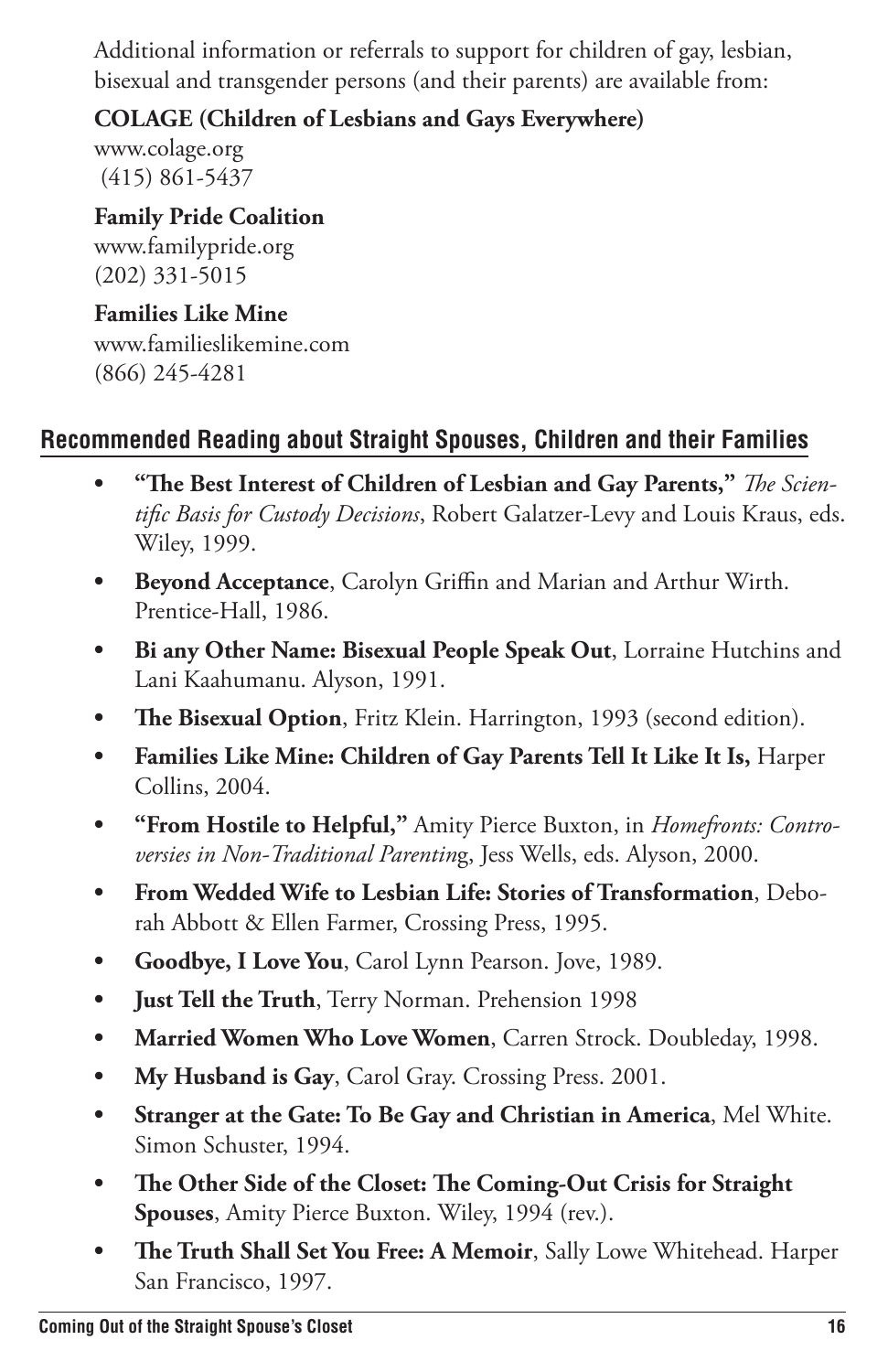- **Uncommon Lives: Gay Men & Straight Women**, Catherine Whitney. New American, 1990. **•**
- **When Husbands Come Out of the Closet**, Jean Schaar Gochros. Harrington Park, 1989. **•**
- **"Works in Progress"** Amity Pierce Buxton, in *Current Research in Bisexuality*, Ronald C. Fox, eds. Harrington Park, 2004. **•**
- **"Writing Our Own Script,"** Amity Pierce Buxton, in *Bisexuality in the Lives of Men: Facts and Fictions*, Brett Beemyn and Erich Steinman, eds. Harrington Park, 2001. **•**

#### **Anti-GLBT Organizations**

There are a number of groups that have formed to oppose basic civil rights and equality for GLBT individuals. Many are difficult to immediately identify since they claim that they are committed to "traditional values," when in reality they advocate for harmful "reparative therapy" and anti-GLBT legislation.

Knowing who they are and the harms that they pose to your gay, lesbian, and bisexual loved ones is critical. Below are the names of just a few of these groups. You can learn more about such groups online – People for the American Way (www.pfaw.org) has a resource center that lists these groups, descriptions of their work, and archives of what they've advocated in their own words. You can also get news on these organizations from PFLAG.

American Center for Law and Justice American College of Pediatricians American Family Association Christian Communication Network Christian Families with Faith for Lesbians and Gays (CFLAG) Concerned Women for America Courage/Encourage Eagle Forum Family Research Institute Focus on the Family Jews Offering New Alternatives to Homosexuality (JONAH) Liberty Counsel National Association for Research and Therapy for Homosexuality (NARTH) Parents & Friends of Ex-Gays and Gays, (PFOX) Positive Alternatives to Homosexuality (PATH) Traditional Values Coalition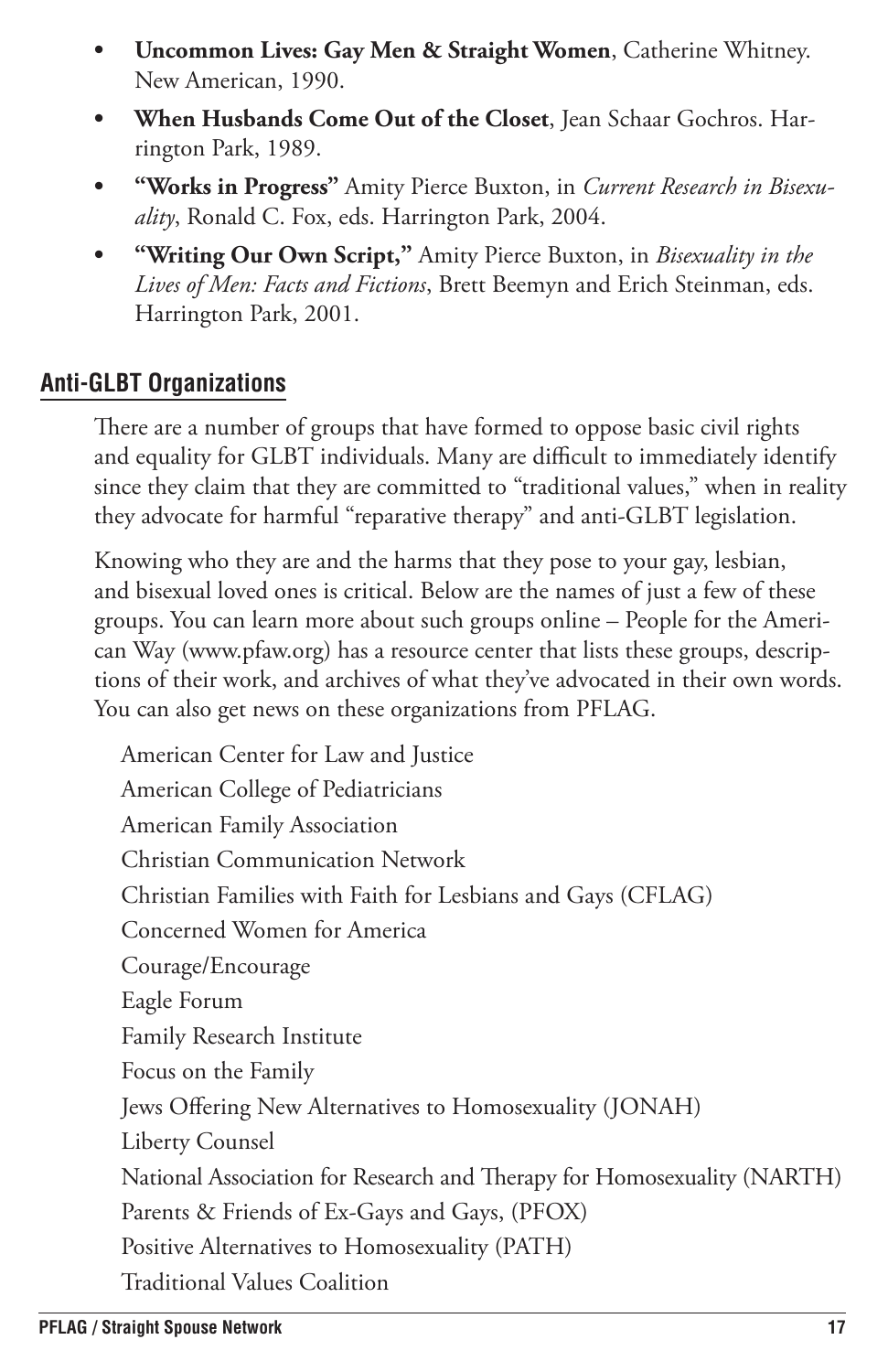# **Support PFLAG**

# **The Benefits of PFLAG membership:**

- A subscription to our newsletter, the PFLAGpole •
- The PFLAG Weekly Alert and Action Alerts via e-mail •
- Discounts on PFLAG publications •
- Invitations to local, regional and national events and conferences •
- Voting privileges for national board members and regional directors •
- Satisfaction that you are part of the nationwide network of PFLAG families an friends advocating for GLBT equality •

To join as an at-large member, visit www.pflag.org or fill in the application below and mail the application to:

# **PFLAG**

1726 M Street, NW, Suite 400 Washington, DC 20036

# **Member Information:**

| <b>Payment Information:</b>                                                   |
|-------------------------------------------------------------------------------|
| $\Box$ Check enclosed made payable to PFLAG.                                  |
| $\Box$ Visa $\Box$ Mastercard $\Box$ Discover $\Box$ American Express         |
| Please charge my card:                                                        |
| $\Box$ \$50 $\Box$ \$75 $\Box$ \$100 $\Box$ \$250 $\Box$ \$500 $\Box$ \$1,000 |
|                                                                               |
|                                                                               |
|                                                                               |

#### *Important:*

*The member name and address must match what appears on your credit card billing statement to be processed.*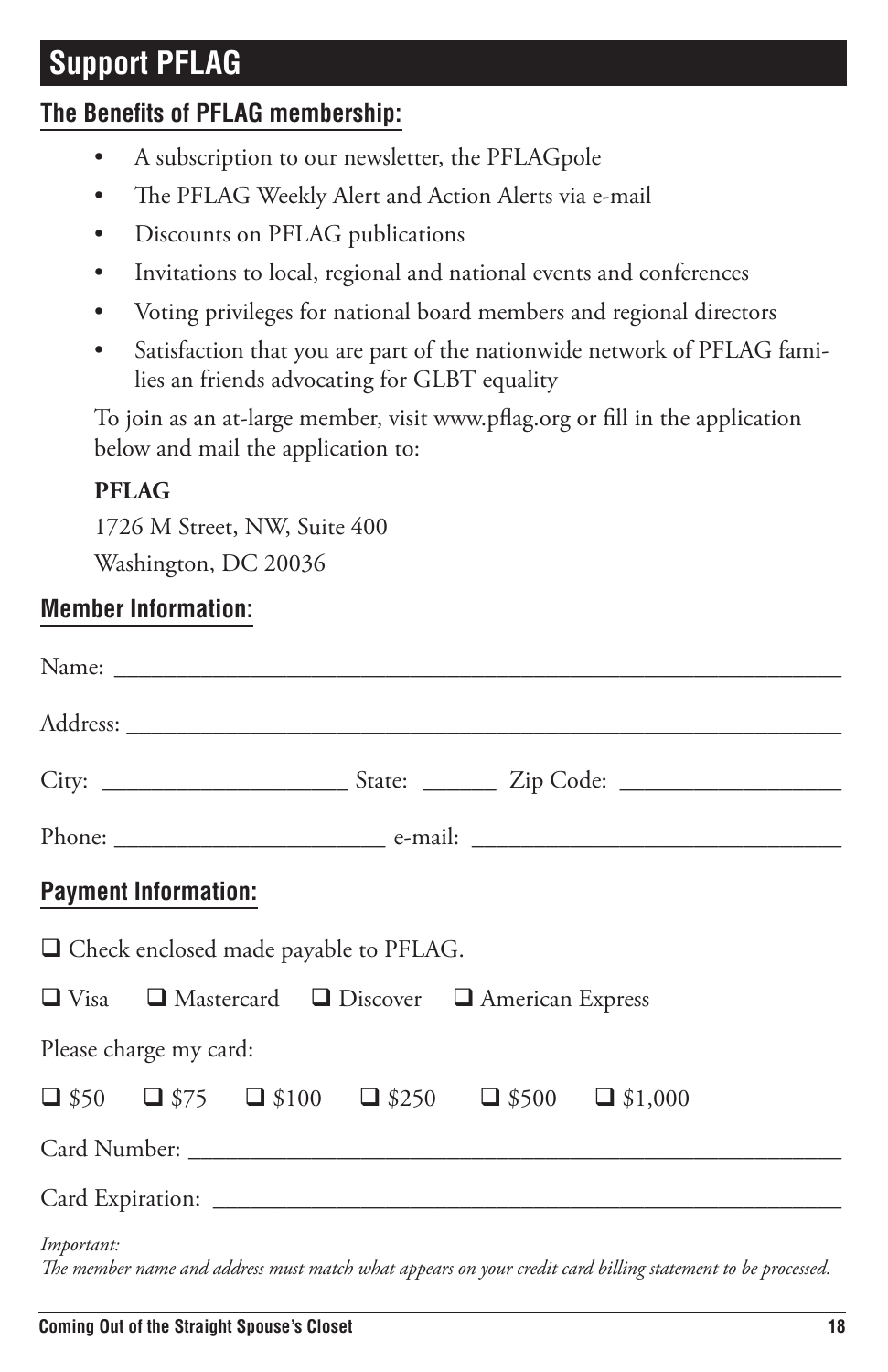# **Other PFLAG Publications**

#### **Our Daughters and Sons: Questions and Answers for Parents of Gay, Lesbian and Bisexual People**

One of our most popular publications, this is a "must read" for parents who are forming new and honest relationships with a loved one who has come out to them. This booklet answers several commonly-asked questions about having a gay child and includes a list of related resources.

#### **Nuestras Hijas y Nuestros Hijos: Preguntas y respuestas para padres de gays, lesbianas y bisexuales**

A culturally appropriate Spanish translation of *Our Daughters and Sons*, this booklet is a valuable resource for Spanish-speaking families coming to terms with homosexuality and bisexuality. It answers commonly asked questions about having a gay or lesbian loved one, and includes Spanish language resources.

#### **Be Yourself: Questions and Answers for Gay, Lesbian, and Bisexual Youth.**

Today's youth face more social pressures than ever, especially since young people are coming out at increasingly younger ages. This publication offers a supportive approach to common questions asked by teens who may be questioning their sexual orientation. It also provides hotline numbers for teens and a list of resources.

#### **Faith in Our Families: Parents, Families and Friends Talk About Religion and Homosexuality**

Discovering that a loved one is gay, lesbian, bisexual or transgender can pose new questions about your faith and may prompt you to re-evaluate beliefs that you previously took for granted. By using personal experiences, this publication provides examples for reconciling your faith with the knowledge that a loved one is gay. Includes an updated list of gay and lesbian religious and spiritual groups to watch out for.

#### **Bisexuality Resource Packet**

Bisexuality is a commonly misunderstood and misrepresented concept. This packet provides facts about bisexuality, commonly-asked questions, resource lists and a set of articles.

*(continued)*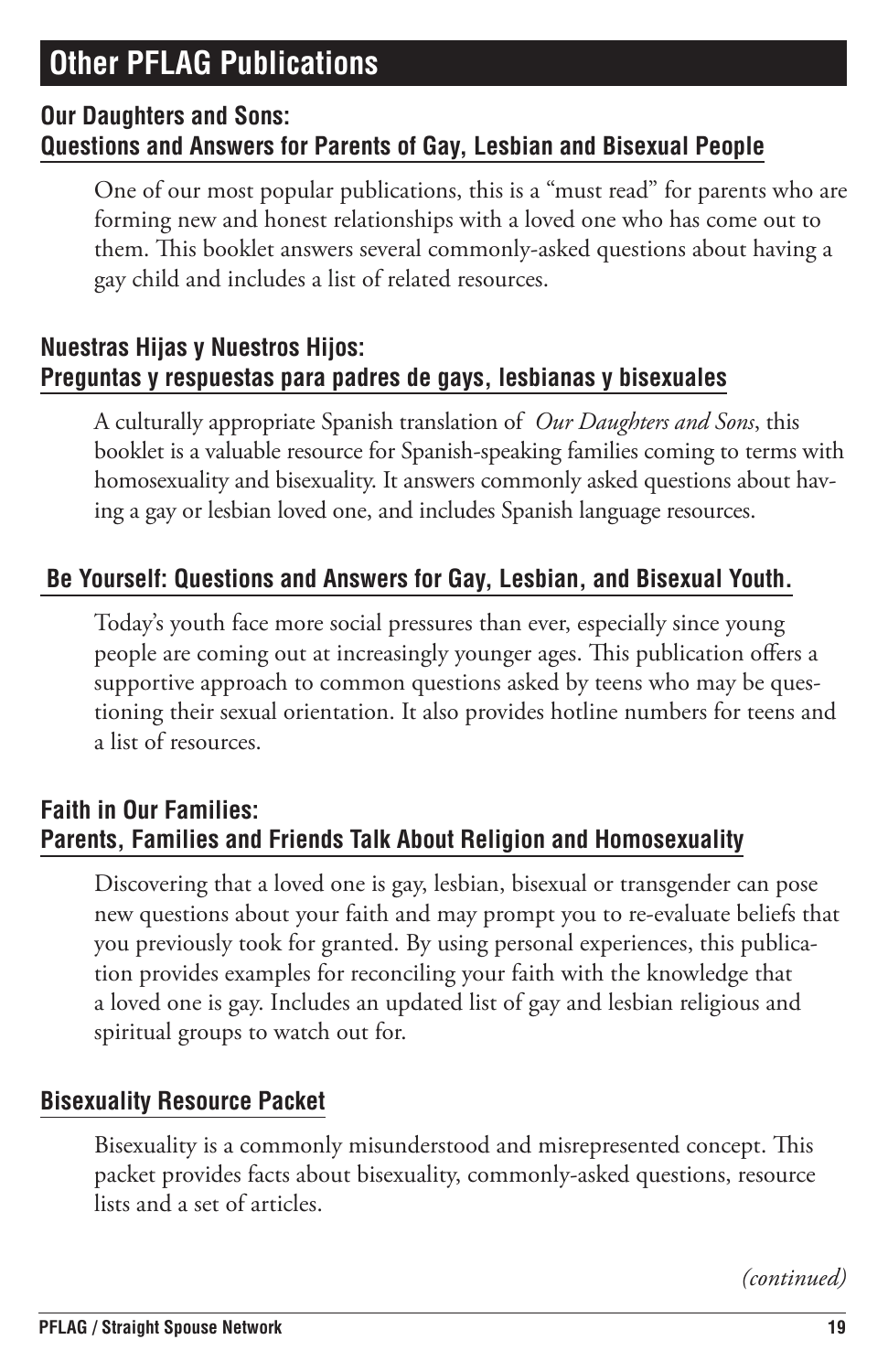#### **From Our House to the Schoolhouse: A Safe Schools Publication**

Making schools safe for gay, lesbian, bisexual and transgender youth is an important part of PFLAG's work. Facts about anti-gay harassment in schools and important legal landmarks are detailed in this booklet for educators. Resources and a "safe schools checklist" are also included.

## **Our Trans Children**

PFLAG'S Transgender Network (TNET) published this booklet as an introduction to transgender (TG) issues especially for parents of "children" of all ages. The booklet covers transgender-related terms, TG youth, transition processes, family journeys, commonly asked questions, commonalities and differences between sexual orientation and gender identity, legal concerns, a brief bibliography, a list of resources, and trans family websites. This is an excellent educational tool for families, friends, employers, and the larger community. (This publication is also available in Spanish.)

# **Coming Out Trans to Your Parents and Family**

This single-page handout outlines things you need to consider when you plan to come out to your parents and family as transgender. It is a guide to making the coming out process an comfortable as possible.

All publications are available as a free download on www.pflag.org and also for purchase. Visit our website or call (202) 467-8180 for more information.